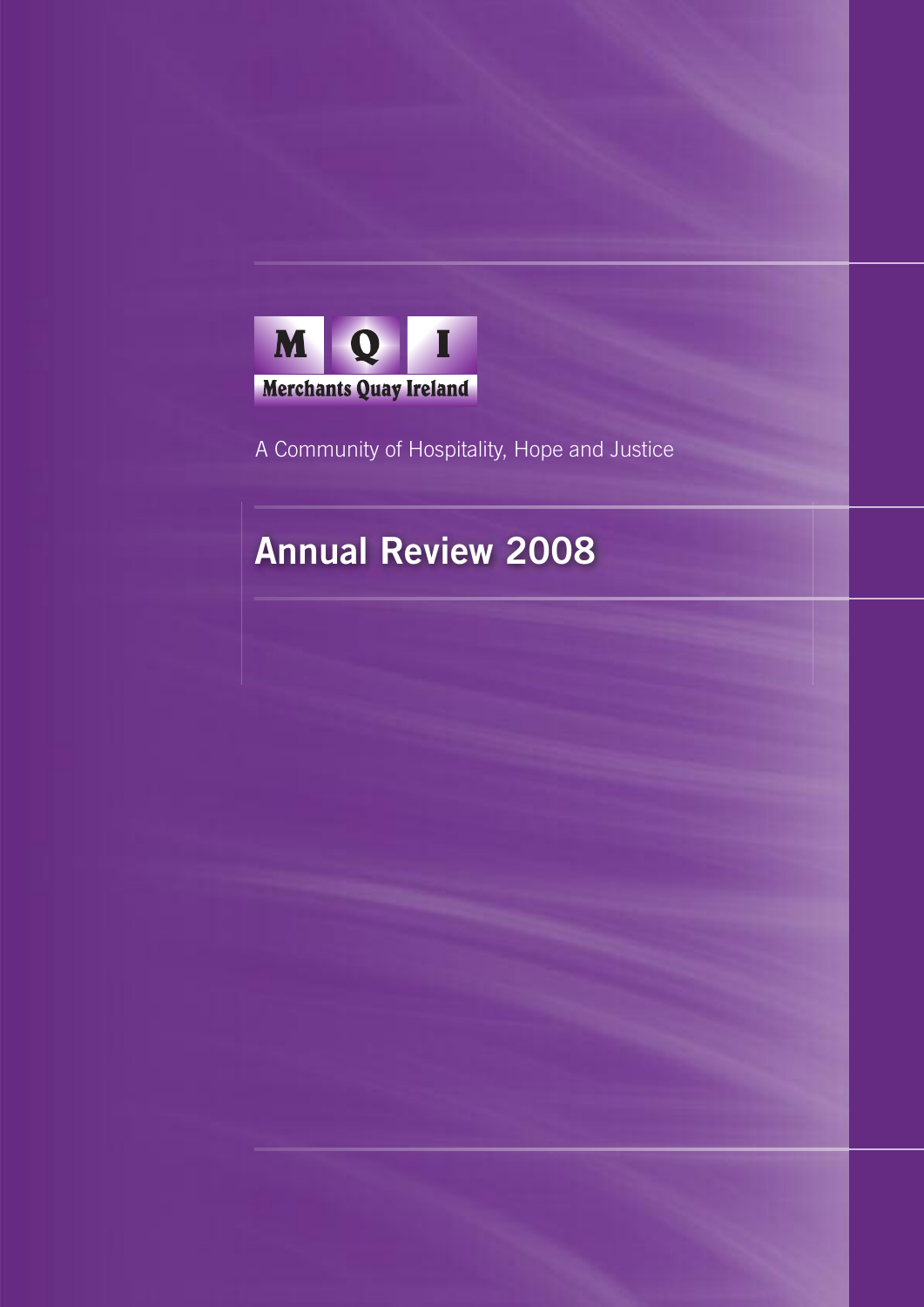

Merchants Quay Ireland A Community of Hospitality, Hope and Justice

# **Annual Review 2008**

ISSN No: 1393-7021

**Merchants Quay Ireland Homeless & Drugs Services 10 Newmarket Dublin 8**

Tel: 01 524 0160 Fax: 01 5240946 E-Mail: info@mqi.ie www.mqi.ie

The Merchants Quay Project is a company Ltd. by guarantee. Reg Charity No CHY 10311

The Franciscan Social Justice Initiatives is a company Ltd. by guarantee Reg Charity No CHY 12809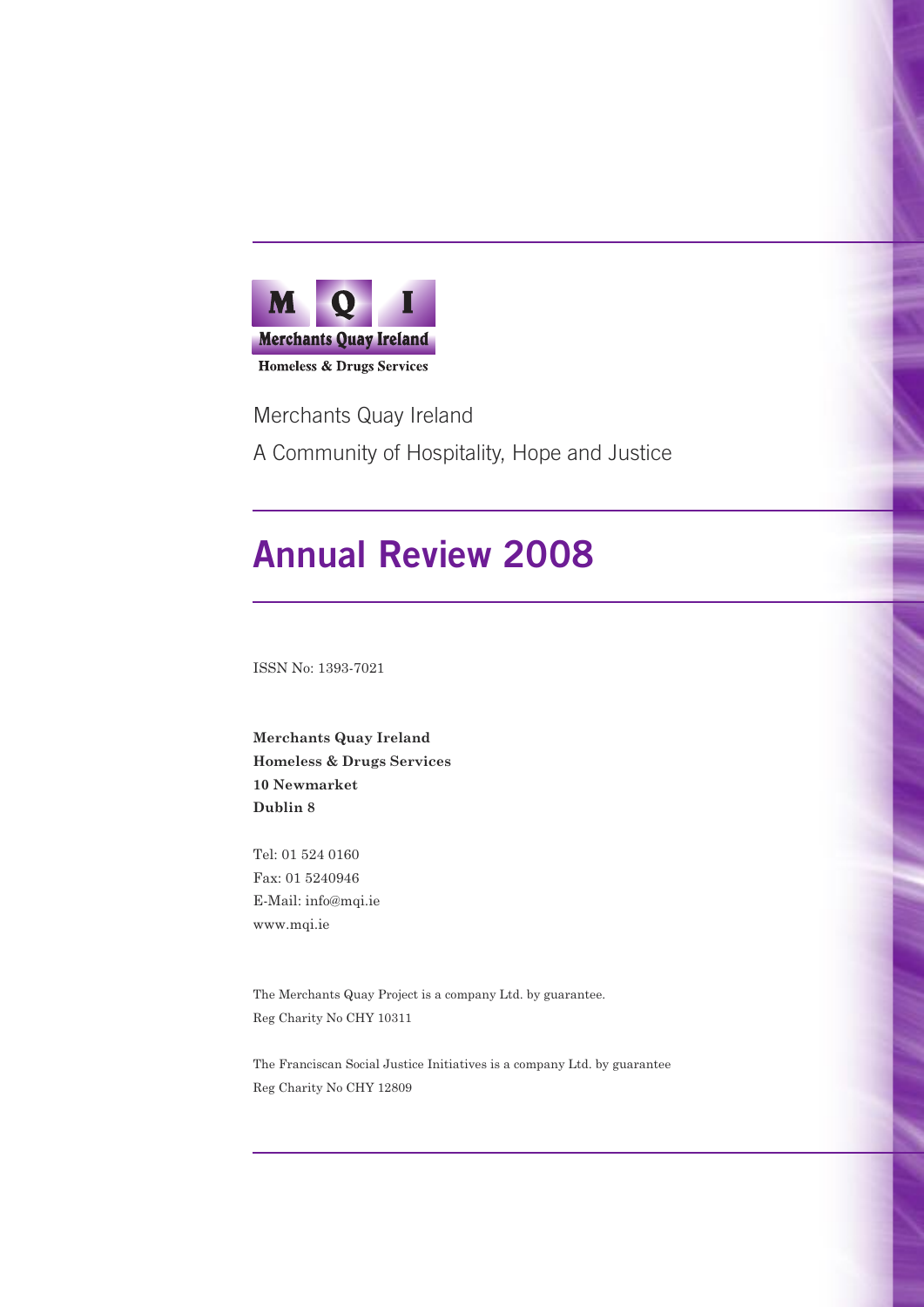For further information please contact: Merchants Quay Ireland, 10 Newmarket, Dublin 8 T: 01 524 0160 E: info@mqi.ie W: www.mqi.ie © 2009 Merchants Quay Ireland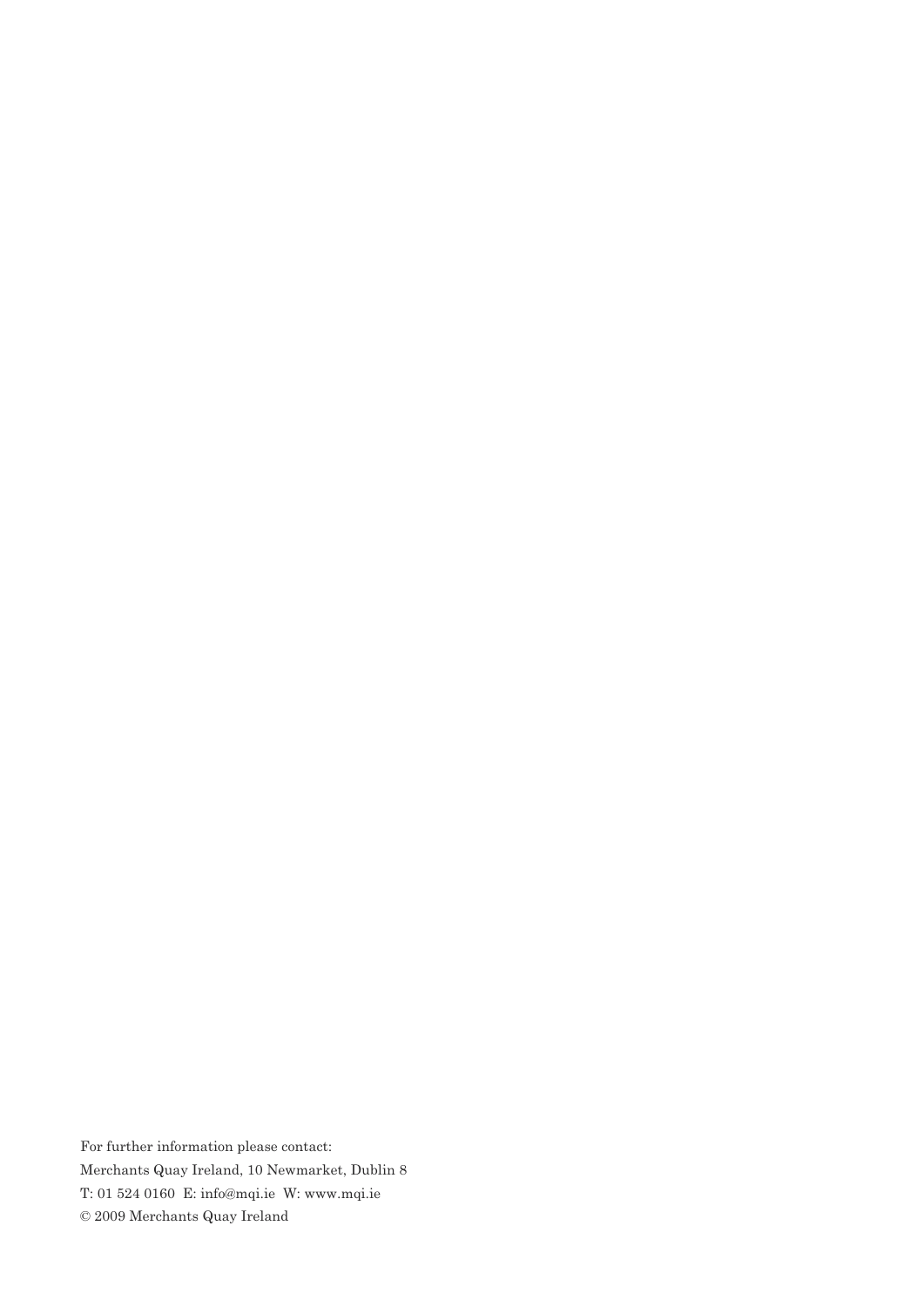# **Contents** Page No

| Vision, Values, Mission                                  | 4  |
|----------------------------------------------------------|----|
| <b>Looking Back</b>                                      | 5  |
| <b>Chairman's Message</b>                                | 6  |
| <b>MQI A Brief History</b>                               | 8  |
| <b>Addressing Crisis</b>                                 | 9  |
| <b>Open Access Homeless Services</b>                     |    |
| The Drop In Centre for People who are Homeless (Failtiu) | 9  |
| Primary Health Care Services                             | 10 |
| <b>Open Access Drugs Service</b>                         |    |
| Needle Exchange - Health Promotion Unit                  | 11 |
| Crisis Contact Service                                   | 12 |
| Outreach Service                                         | 12 |
| Family Support Group                                     | 12 |
| Work with Prisoners                                      | 12 |
| <b>Promoting Positive Change</b>                         | 13 |
| <b>Stabilisation Services</b>                            | 13 |
| Settlement Service                                       | 13 |
| The Integration Programme                                | 14 |
| Training & Work Programmes                               | 14 |
| Midlands Family Support & Harm Reduction                 | 15 |
| National Prison Based Addiction Counselling              | 17 |
| Drug Free Treatment Services                             | 20 |
| <b>Towards a Fairer Society</b>                          | 23 |
| Training                                                 | 23 |
| Research                                                 | 23 |
| <b>Financial Statements</b>                              | 25 |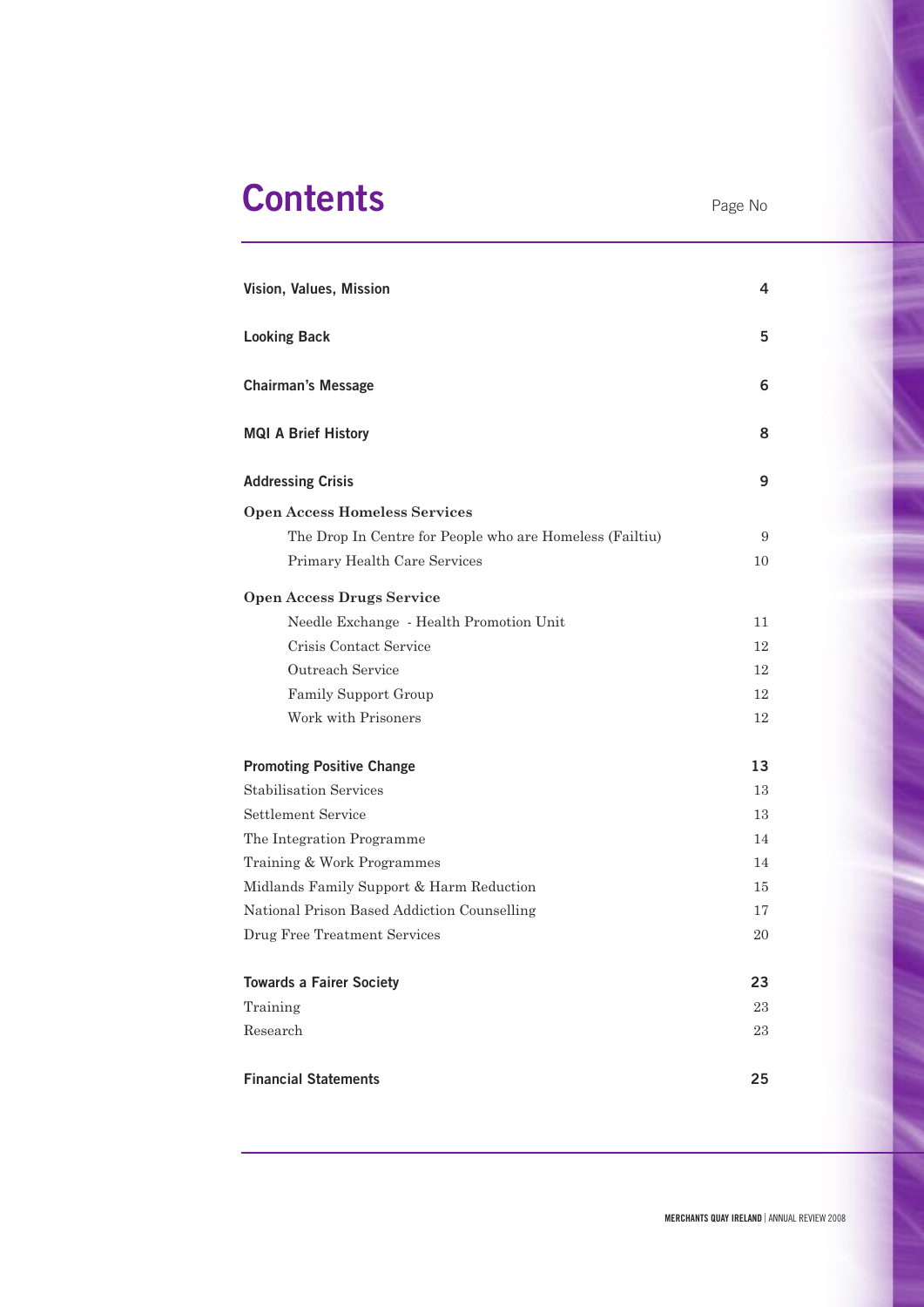### **Merchants Quay Ireland**

Vision, Values, Mission

Merchants Quay Ireland is a national voluntary agency providing services for homeless people and for drug users. We provide creative and innovative responses to the issues of drug use and homelessness in Ireland.

#### **Vision**

We look forward to a society where nobody is without a place to call home and where drug related harm is minimized and the range and quality of drugs services is maximized.

#### **Values**

- $\blacktriangleright$  Providing quality services for drug users and homeless people
- $\sum$  Offering access for the most marginalized
- **EXECUTE:** Promoting positive change
- **❯** Working at the cutting edge
- **❯** Involving our Service Users
- **❯** Valuing our staff
- $\sum$  Managing finances prudently
- $\sum$  Promoting partnership

#### **Mission**

Merchants Quay Ireland is a community of hospitality, hope and justice. We seek to:

- Work for justice and opportunity for those who are excluded in partnership with those who share our aims
- Create a place of safety, compassion and welcome for all who enter our doors and offer high quality services to meet their needs
- **■** Remain committed to supporting all who work in Merchants Quay to enable us to achieve our full potential in our various roles
- Believe in and cherish the value of every human being in keeping with our commitment to social justice coming from our origins in the Franciscan Tradition.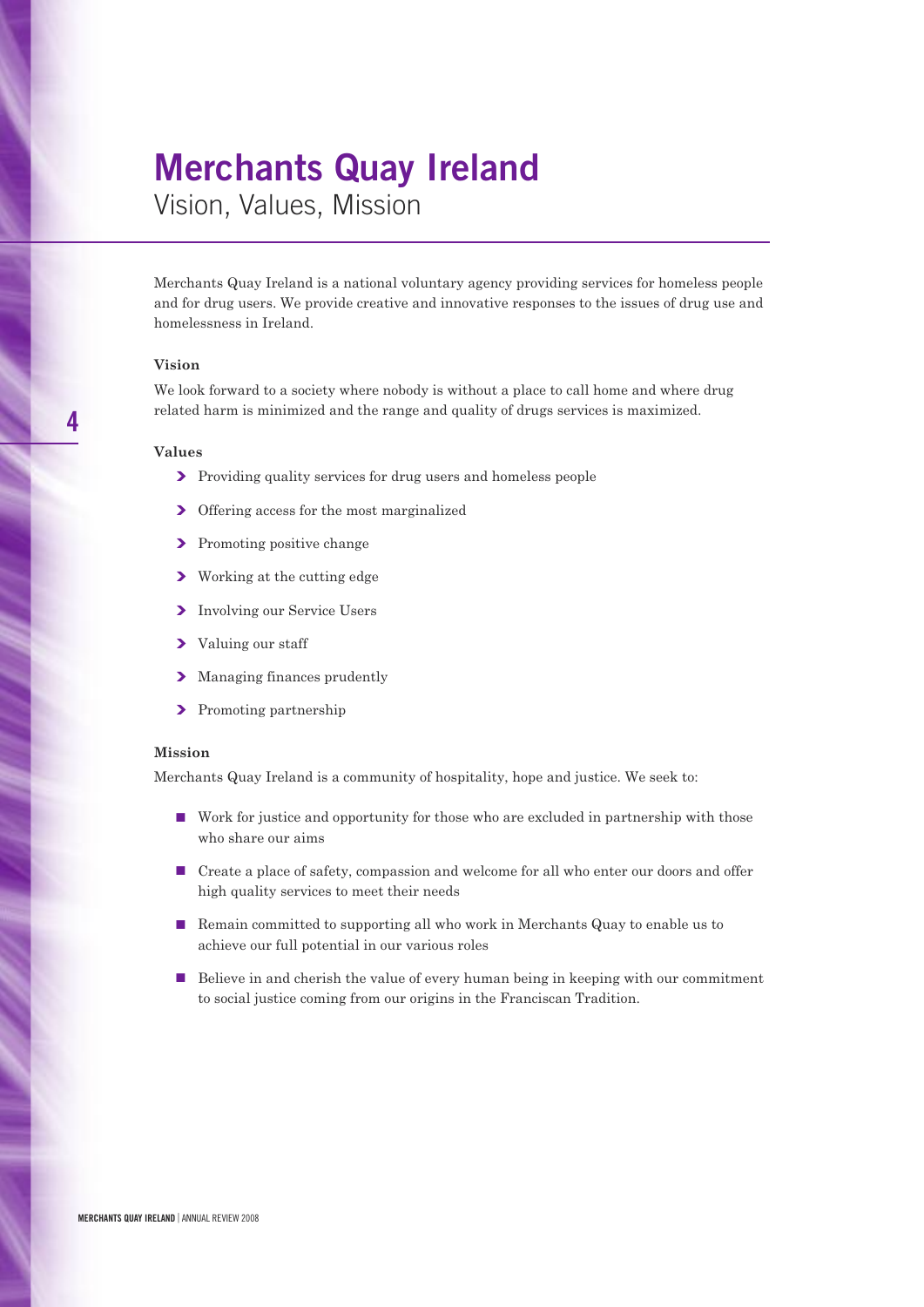



2008 was a busy and challenging year for all at Merchants Quay Ireland. Early in the year we saw the commencement of the much delayed building extension programme at our drug-free residential treatment centre, St. Francis Farm. This is a major boost and, when completed, will allow us to provide single room accommodation for up to 28 persons at St. Francis Farm.

In 2008 the Franciscans began the redevelopment of the Friary at Merchants Quay. In order to facilitate the Franciscans building work we moved our Head Office from Merchants Quay to Newmarket, our "Into Education and Employment" programmes to a centre in Chapelizod and our Training and Research Unit to the Sophia Housing premises on Cork Street. In due course we plan to move our Open Access Services to the Riverbank Centre on Merchants quay which is being made available to us by the Franciscans. The building needs substantial renovations and this will involve a concerted public appeal campaign.

All of our services were working flat out in 2008. During the year 4,657 individuals accessed our needle exchange facility - this is more than one third of all heroin users in Dublin and represents a slight increase on 2007. Nearly 1,000 were new attendees which highlights the fact that substantial numbers of new people continue to be drawn into problem drug use.

We began to see the first effects of the economic crisis with more people than ever seeking help at our drop in centre for homeless people. Overall the number of interventions with homeless people showed a 12% increase on 2007. We provided more than 48,000 meals for homeless people, 4% more than in 2007. We expect even sharper increases in demand in 2009.

During 2008 we saw the continuation of a number of worrying trends. Injecting drug use is increasingly widespread across the country. In High Park, our Dublin based residential treatment centre, for example, 40% of those accessing treatment in 2008 were from outside the Dublin area. We are now working with injecting drug users from almost every county in Ireland including the most rural. Access to appropriate treatment and support is totally inadequate in many parts of the country.

To address some of the gaps we began working with the Midlands Regional Drug Task Force to establish a Community Harm Reduction and Family Support Service headquartered in Athlone covering the four midland counties of Laois, Offaly, Longford and Westmeath.

In addition, through our collaboration with the Irish Prison Service, we now have Addiction Counsellors based in all Prisons providing increased access to drug treatment services for prisoners nationwide.

We believe that it is vital that the full range of drug services, including needle exchange, are developed at local level across the country. Not only do these programmes assist in preventing the spread of HIV and Hep C infection and other health risks but they also act as an invaluable first point of contact with active drug users and offer pathways towards treatment and rehabilitation

Looking ahead, like everyone else, we are worried about the future. It seems inevitable that the numbers of persons becoming homeless or becoming dependent on drugs will increase substantially. It is *holy writ* that the prudent response of Government in this crisis is to cut social spending. Equally, our very generous donors from the business sector and from the community are finding that they have less money than before and this makes fundraising more difficult.

In these tough times, more than ever, investing in homeless and drugs services makes economic sense. All of the evidence shows that the overall economic costs associated with these problems for example, in terms of healthcare and the criminal justice system, are much greater when such problems are left unaddressed.

In the recession of the 1980's, in order to save money, nothing was done to address the growing drugs problem and investment in social and public housing was substantially cut back. The people we work with are still paying the costs associated with those decisions. As a society we cannot afford to make the same mistakes again.

**Tony Geoghegan, Chief Executive**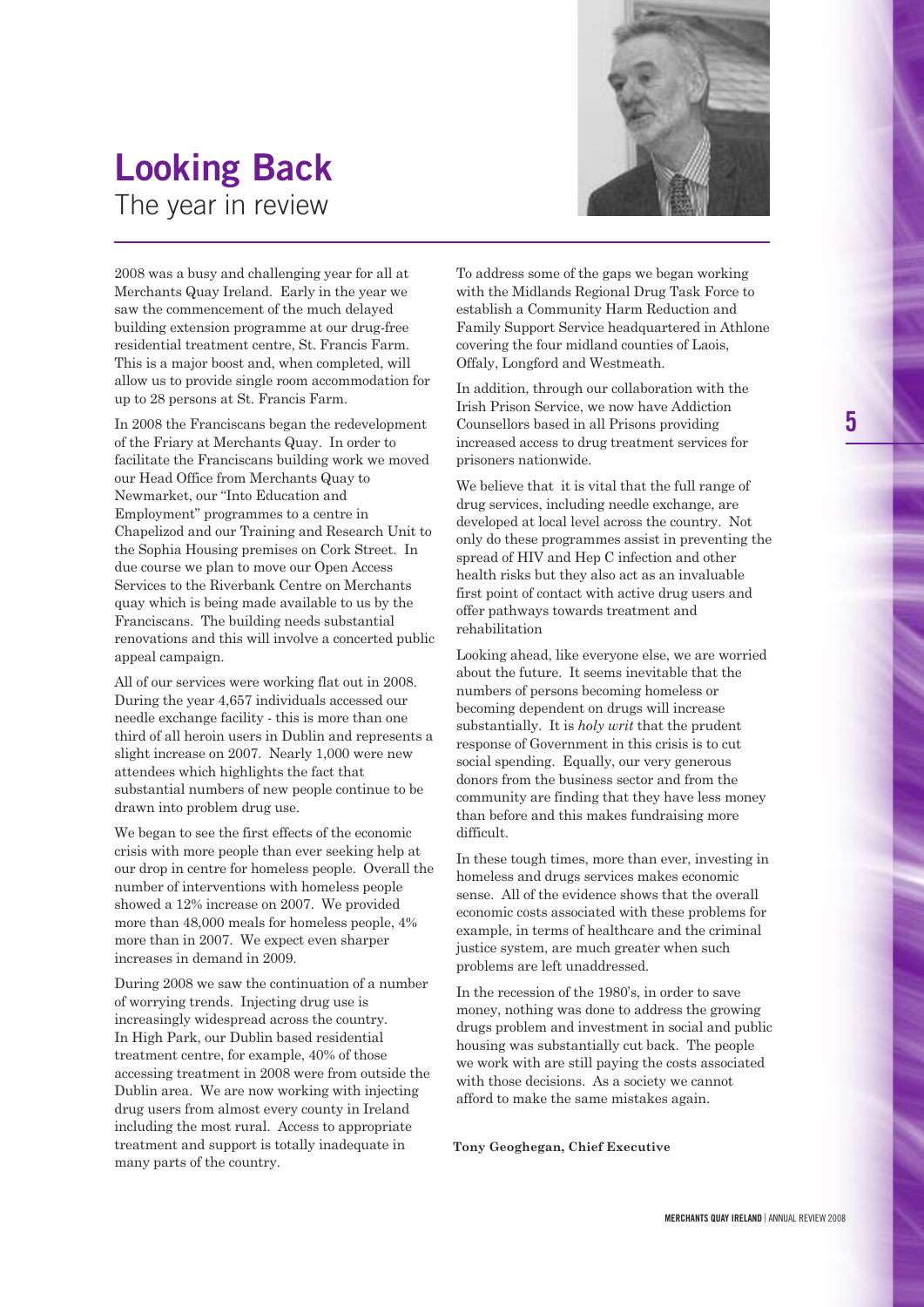

### **Welcome Message** from the Chairman of the Board

2009 is a year of anniversaries. 40 years since the 'Tea Rooms' opened and 20 years since the establishment of Merchants' Quay Project. However, the very real challenges of today - with a significantly increased need for our services allied to the prospect of decreased funding – mean that we cannot rest on our laurels. On the contrary, MQI means to confront these issues squarely and energetically so that we can be true to our vision of a society where nobody is without a place to call home and where the incidence of drug related harm is greatly reduced and the range and quality of drugs services are maximised.

In recent years the MQI Board has worked with MQI Executive in strengthening the structure of the organisation and in developing a range of internal control systems, all of which are bearing fruit and will position us well to deal with prospective cuts in funding and the generally changed socio-economic environment. The Executive now has increased strengths in the areas of Financial Control, Human Resources and Fundraising, while the Board of Directors has been delighted to welcome Mick Price as a member. Mick brings a financial background as well as experience in the area of the provision of addiction services. The Board will continue to seek a variety of other expertise as well as ensuring that those we work with are involved in the shaping of our planning and strategies.

In celebrating the anniversaries of our services, the founding inspiration comes to mind. The Franciscans who began this work decades ago heard the words of Jesus of Nazareth *"When* I was hungry you gave me food, when I was naked you clothed me, when I was in prison you *visited me… Whatever you do to the least of my brothers and sisters, you do it to me."* MQI continues to believe in and cherish the value of every human being in keeping with our commitment to social justice for all. These values are at the heart of what we do and we extend a welcome to all those who share that vision to come and be a part of our organisation's future.

**Caoimhin O' Laoide, Chairman**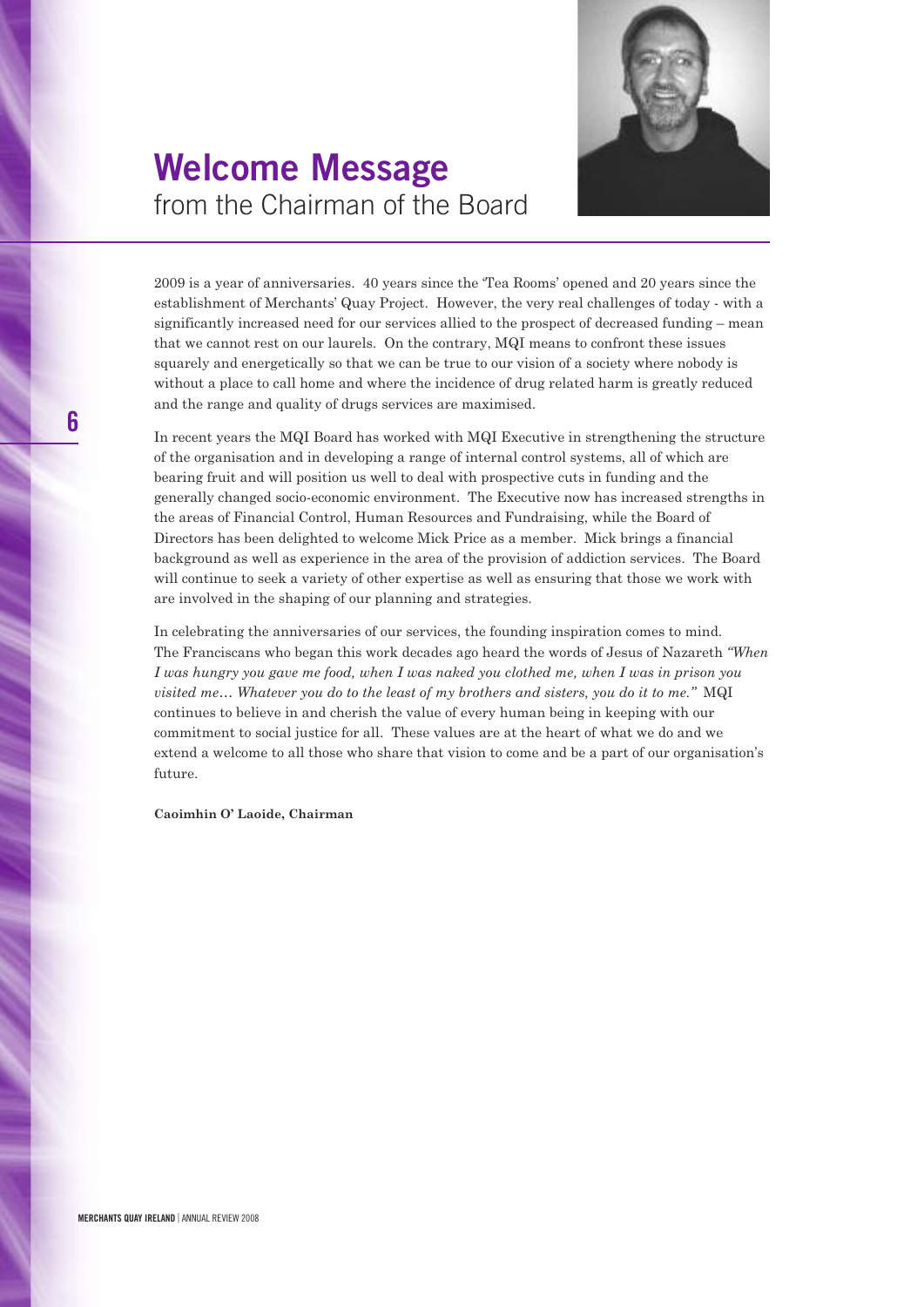# **'Reeling in the years'**



**Clockwise from Top-left.** Minister John O'Connell Officially opening Merchants Quay Project Drug Services (1992). Bro Sebastian welcomes HRH Prince Charles on his visit to Merchants Quay (2002). Beaumont House, the original farm house at what is now St. Francis Farm. First group of Volunteers for Merchants Quay Project with founding director, Sean Cassin OFM, back row, far right (1989). President Mary McAleese opens Failtiu Resource Center (2000).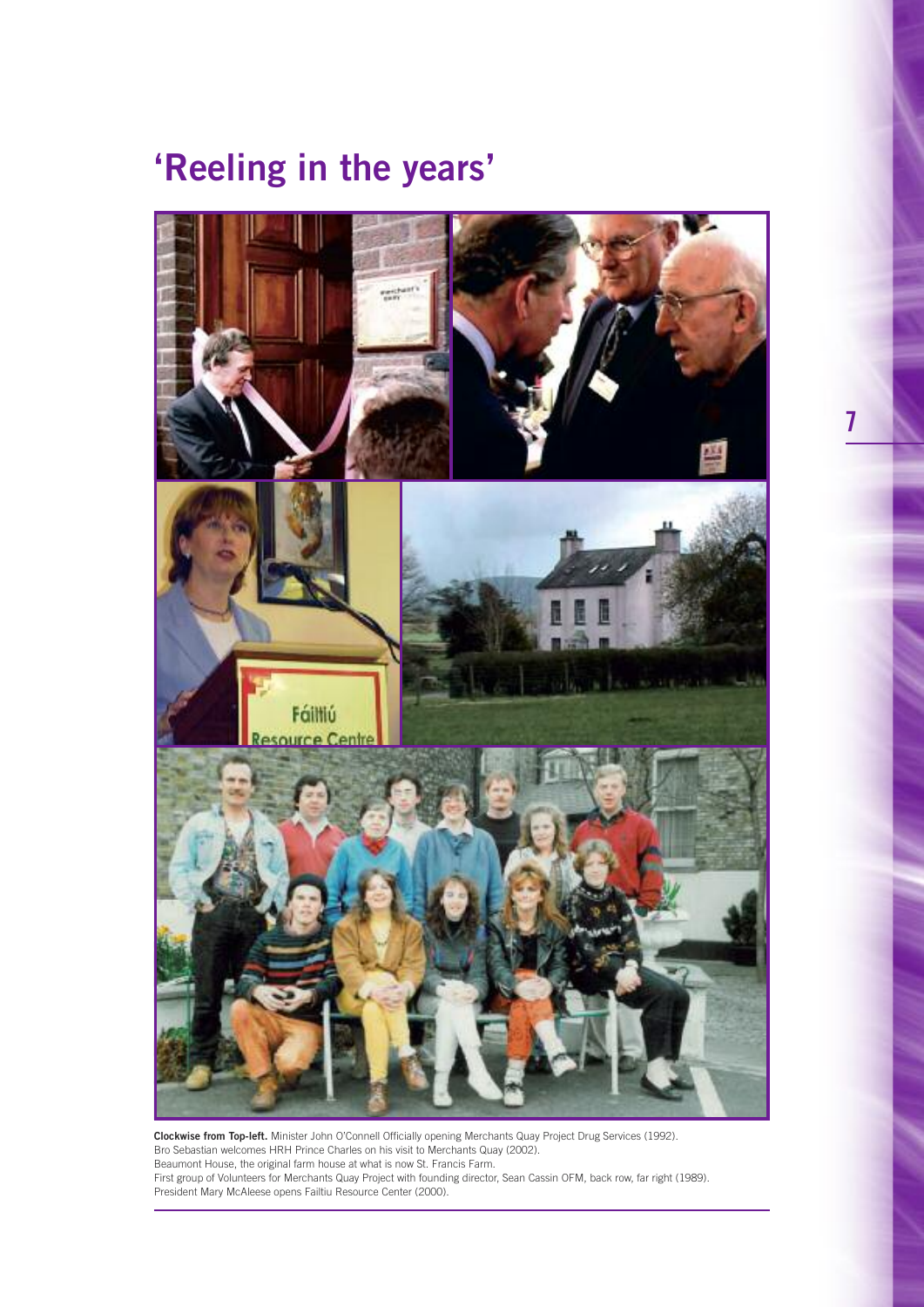### **Merchants Quay Ireland**

A Brief History

- **1969** Bro. Sebastian and Bro. Salvador begin serving afternoon tea for homeless men and others in need from the parlor in the Franciscan Friary.
- **1970** They move afternoon tea to the Old Oratory. The number of men coming to the "Tea Room" continues to grow.
- **1977** The Tea Room begins serving breakfast to fill a gap in services while the Capuchin Food Centre is under refurbishment. Numbers for breakfast remain high after Capuchin's reopen so the Tea Room continues serving breakfast.
- **1979** The Tea Room moves to a temporary building on the Friary grounds. As a result of generous donations of fish and chicken from local business men, the Tea Room begins serving a cooked meal on Sunday for 120-130 men.
- **1984** The Tea Room moves to a permanent base. A garage at the back of the Friary is converted and given a separate entrance from Cook St. This becomes St Francis' Food Centre.
- **1989** Under the direction of Fr Sean Cassin, a new project is established to respond to the growing drug problem in Dublin offering information, counselling and referral to appropriate services. The demand for these services grows and the Merchants Quay Project begins to take shape.
- **1990** An Advisory Team is formed of professionals with experience in drugs and HIV services to define the direction of the project. The project takes on its first volunteers to meet the increased needs of clients.
- **1991** The Merchants Quay Project is registered as a limited company and granted charitable status. The objective of the project is to prevent the spread of HIV through drug use and related behavior and to provide nonjudgemental care and treatment to drug users with HIV and their families. As part of this, MQI opened the first NGO needle exchange service in the country.
- **1991** House in Swords opens, providing residential respite care programme and detox support.
- **1992** House in Monaghan opens, providing family breaks and a respite care programme.
- **1994** Day Programme begins, providing skills training and structured support programmes.
- **1995** High Park opens (replacing Swords house) providing a fully structured 16 week residential detox to drug free programme.
- **1996** The Fáiltiú Resource Centre is set up to cater to the daytime needs of homeless people. These services include counselling, settlement, information and advice, crisis intervention, personal development programme, low-threshold drop-in service and two meals per day.
- **1997** MQI links with U.C.D. and develops a formal accredited professional training programme in Drugs Counselling & Intervention Skills.
- **1997** Research department is established.
- **1998** St Francis Farm is given to Merchants Quay by the Franciscan Friars to be used as a therapeutic educational community. Settlement Service begins working with homeless people in Dublin.
- **2000** President McAleese formally opens the refurbished Failtiu Center.
- **2001** Homeless Service is expanded to 7 days a week, 10 hours a day.
- **2002** MQI hosts an International Conference on Homelessness and Drugs. Prince Charles visits Merchants Quay.
- **2007** Partnership with Irish Prison Service to provide addiction counselling services in all prisons.
- **2008** Midland Community Harm Reduction & Family Support Services established covering the four counties of Laois, Offally, Longford and Westmeath.
- **2008** Head Office, Training and Day Programmes move to new premises leaving core services at Merchants Quay.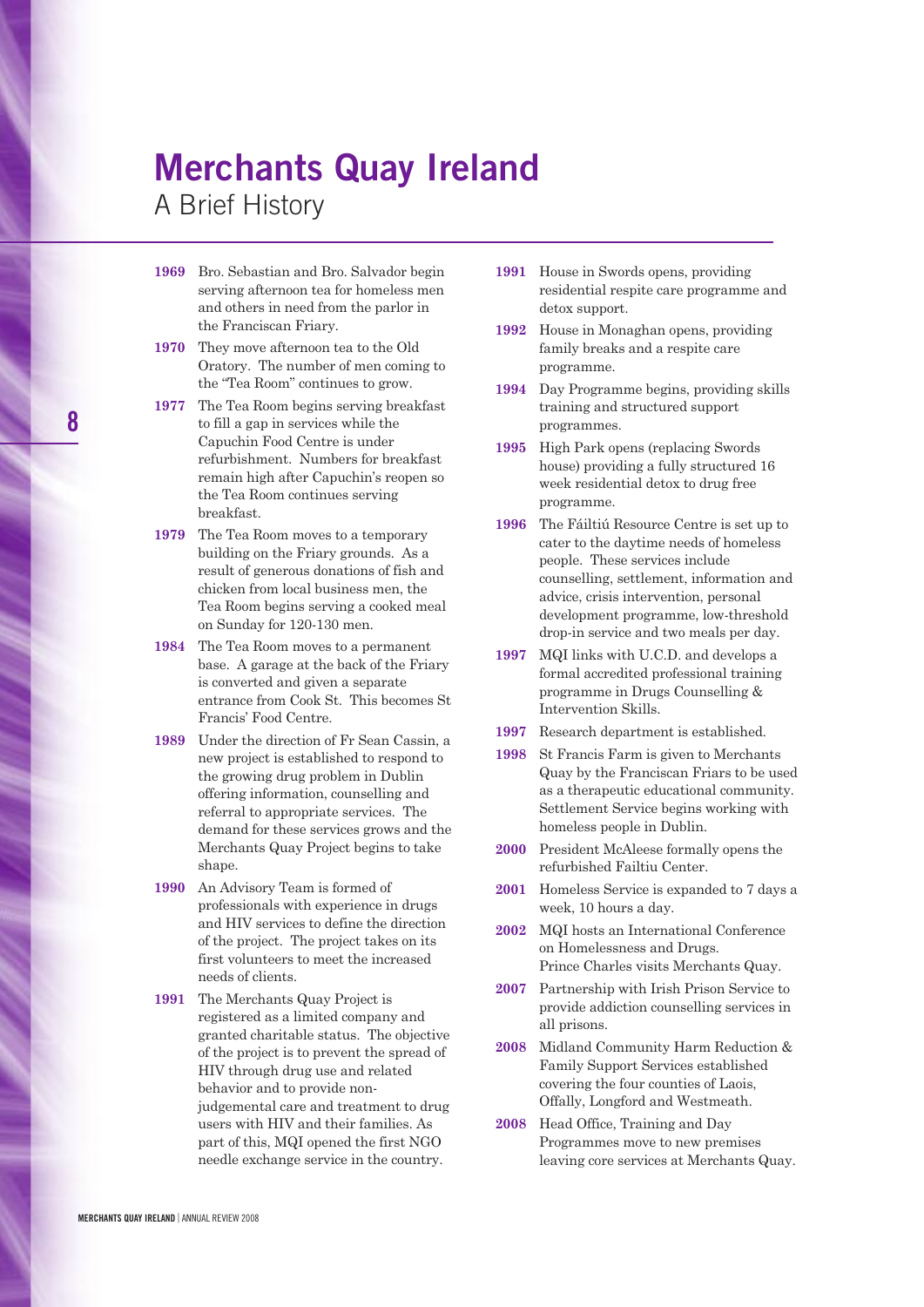# **Addressing Crisis**

Open Access Services

### **❯** Open Access Homeless Services

#### **The Drop-in Centre for People who are Homeless (Fáiltiú)**

The aim of the Drop-in Service is to provide a "one stop shop" offering a range of interlinked services meeting the key daytime needs of homeless persons with the twin purpose of minimising harm associated with life on the streets and offering clear pathways towards settlement and reintegration. Our Cook Street Centre is open seven days a week from 7.15a.m. to 4.30p.m. with shorter hours at weekends.





The services we provide for homeless people from this centre are as follows:

- *Information, Advice and Crisis Support Service:* The drop-in service includes assessment of service users' needs, advice and information on health, social welfare, emergency accommodation, long-term housing and other issues. In 2008 we recorded 5,875 supportive interventions with service users of our homeless service. This was an increase of 12% since 2007. Interventions include key working sessions, referrals to emergency accommodation, social work services, medical services and social welfare services, help in contacting friends or family, access to drug treatment and support in a variety of other matters.
- *Meals Service:* Homeless persons are offered two meals a day (breakfast and lunch). A total of 48,471 meals were provided in 2008, an increase of 4% on the same period in 2007.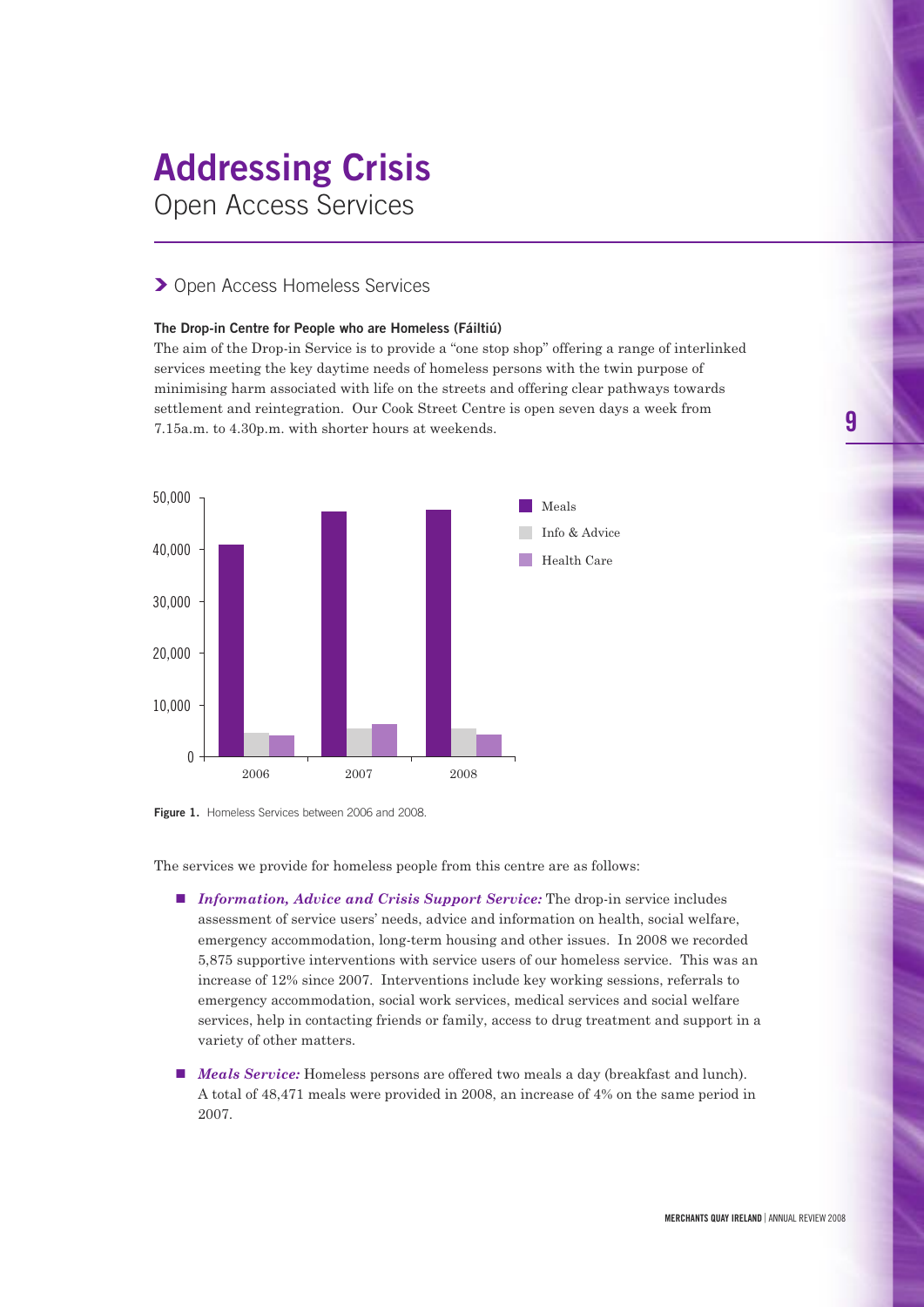### **❯** Primary Health Care Services

MQI is working in partnership with the HSE in providing a primary health care service for homeless people. The service has General Practitioners, a dentist, nurses, a counsellor and a chiropodist. All told there were 4,469 health care interventions during the year. This represents a decrease relative to 2007, resulting from a decision to limit the number of attendees to ensure adequate time was given to those presenting.

■ *Nursing:* In 2008 there were a total of 2,841 nursing interventions, or 236 per month. The drop-in nurse led clinic provides a full range of primary health care services such as wound care management, blood testing, sexual health, medication management and women's and men's health issues. Mental health presentations range from acutely suicidal clients to those who need to be referred back to services they have lost contact with. Referrals to tertiary services such as A&E and other hospital services and advocacy are a large part of the nursing role.

The citywide Primary Care Safety Net Service, of which MQI medical unit is part, is still developing and will provide for consistency and continuity of care between those homeless services involved.

- *Counselling:* Homelessness is often associated with severe stresses and difficulties in life, and it is not surprising that many people find it hard to cope. The Counselling Service for homeless people works at two levels – firstly providing a brief crisis counselling service targeted at service users in distress and secondly offering medium to long-term counselling relating to issues such as relationships and bereavement as well as issues of drugs and homelessness. In addition we provide group support for homeless service users attending our day programmes. We provided 382 counselling sessions in 2008.
- *Dental Service:* In 2008 there were 285 dental interventions, averaging 24 each month. This represents a significant decline relative to 2007, resulting from staffing shortages for part of the year.
- *G.P Service:* Our two GP's dealt with in the region of 949 consultations or 79 per month with a variety of acute and chronic illnesses.
- *Acupuncture:* We offer auricular acupuncture to address a variety of issues including stress and drug/alcohol stabilisation. In 2008 up to 6 persons availed of this service each week.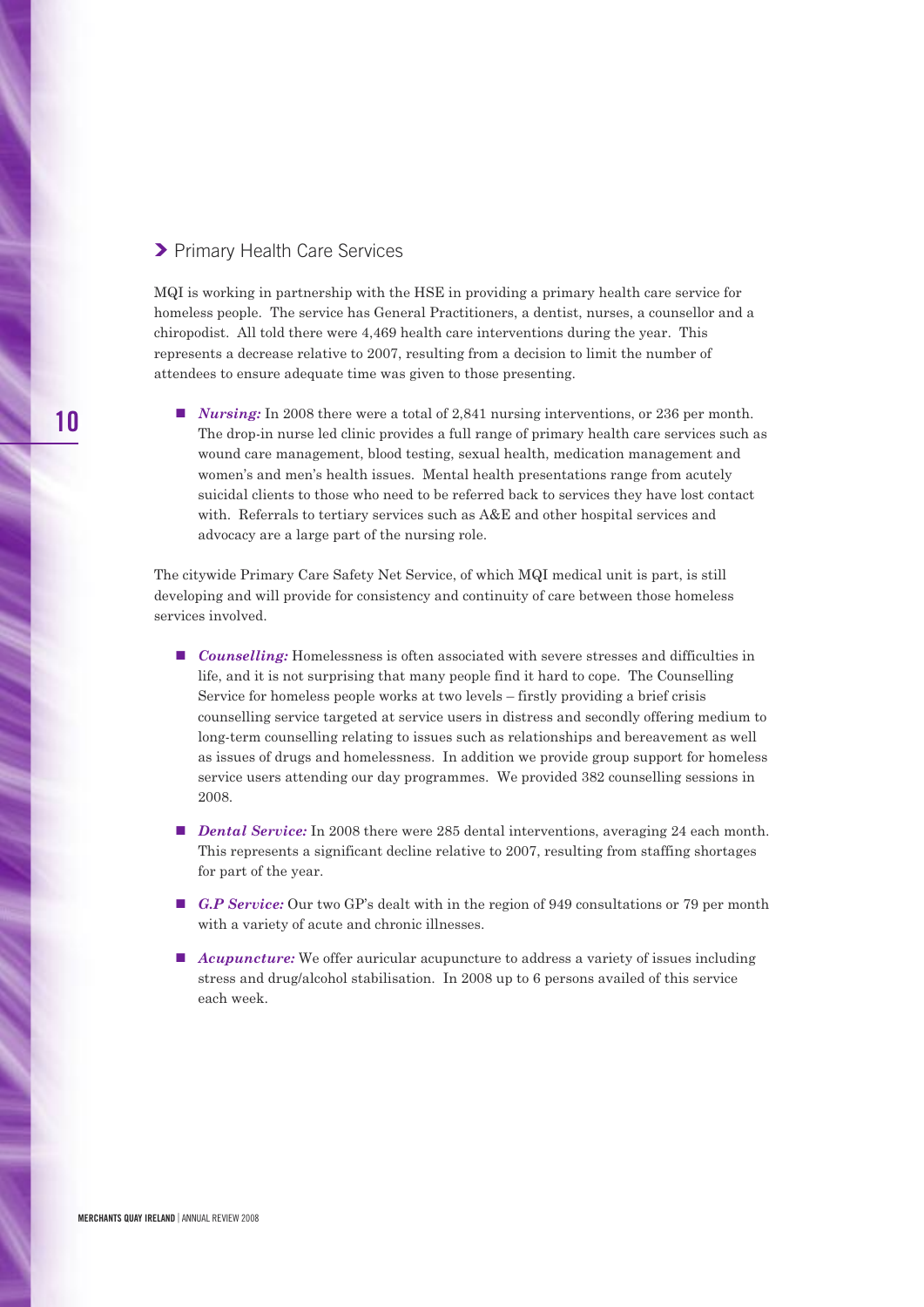

**Figure 2.** Primary Health Care Services 2006- 2008.

### **>** Open Access Drugs Services

These services can be accessed by drug users simply by walking in from the street. For this reason we are often the first place to which drug users turn for help. Services include:

#### **Needle Exchange – Health Promotion Unit**

Here we provide drug users with information about the risks associated with drug use and the means to minimise such risks. We also offer drug users a pathway into treatment and the possibility of living life without drugs.

In our needle exchange and health promotion service our main focus is on HIV and hepatitis prevention, promoting safer injecting techniques and safer sex and on providing information on overdose and other risks. We also offer early referral to drug treatment services.



**Figure 3.** Attendance at HPU between 2006 and 2008.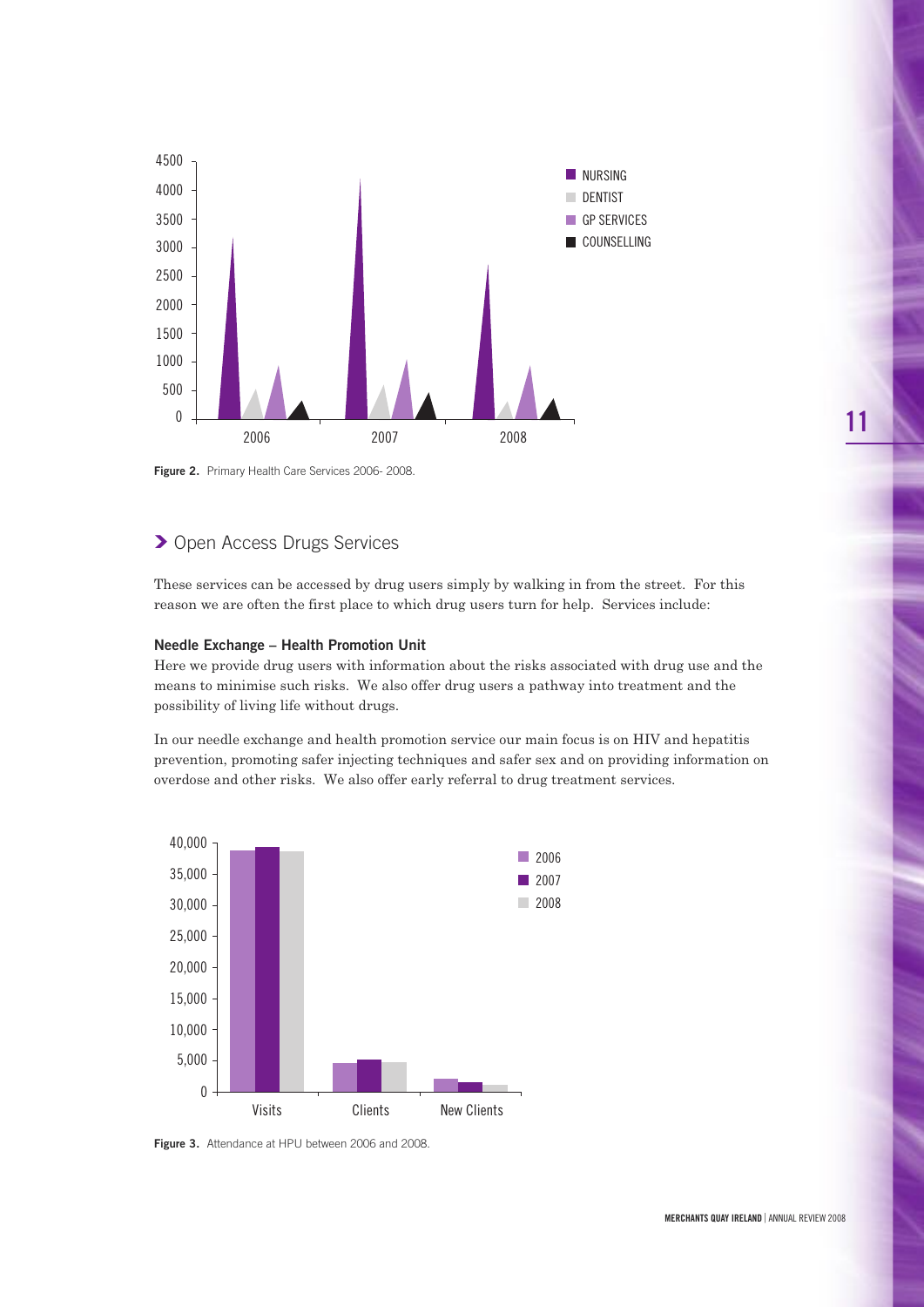As can be seen from the above chart the number of visits to the needle exchange stayed steady at just under 40,000. The number of service users was equally steady at 4,657. Almost 1,000 new injectors presented in 2008. In addition a total of 904 safer injecting workshops were undertaken with injecting drug users. The figures here serve as a reminder that heroin use remains at very high levels and that significant numbers of new people are beginning to use heroin every year.

The vast majority of those using the HPU service (84%) were male. Just under 1 in 7 were female. The age profile of heroin users appear to be getting older with 85% of the total being over 25 and almost half being over 30 (46%).

#### **Crisis Contact Service**

Many of the drug users who come to us are in crisis. Some have become homeless, others have financial problems or are in trouble with the law. Relationship or family breakdown is an issue for many people. We offer drug users practical help in getting through such difficulties – by providing counselling, advice and information, through referral to other relevant services or by providing support to people facing court action and working with people in prison.

#### **Outreach Service**

This service aims to make contact with drug users not engaged with services and to make referrals to Merchants Quay Ireland services as well as to other external agencies. In 2008 the outreach team contacted vulnerable drug users on the street, collected used needles and syringes and also liaised with local community groups, the Gardai, Dublin City Council and other drugs and homeless service providers.

#### **Family Support Group**

The Family Support Group meets regularly providing a forum where parents, and other close relatives and friends of drug users are offered support and advice on a range of issues. The participants provide support for each other and the group is continually open to new members joining. The Family Support Group is linked to the Citywide Family Support Network which offers an opportunity to raise issues at a national level.

#### **Work with Clients in Custody**

Merchants Quay Ireland endeavours to continue working with service users within the prison system. We offer support, advice and counselling with a particular focus on accessing appropriate post-release options. This process entails a close working arrangement with the Probation and Welfare Service and with members of the legal profession.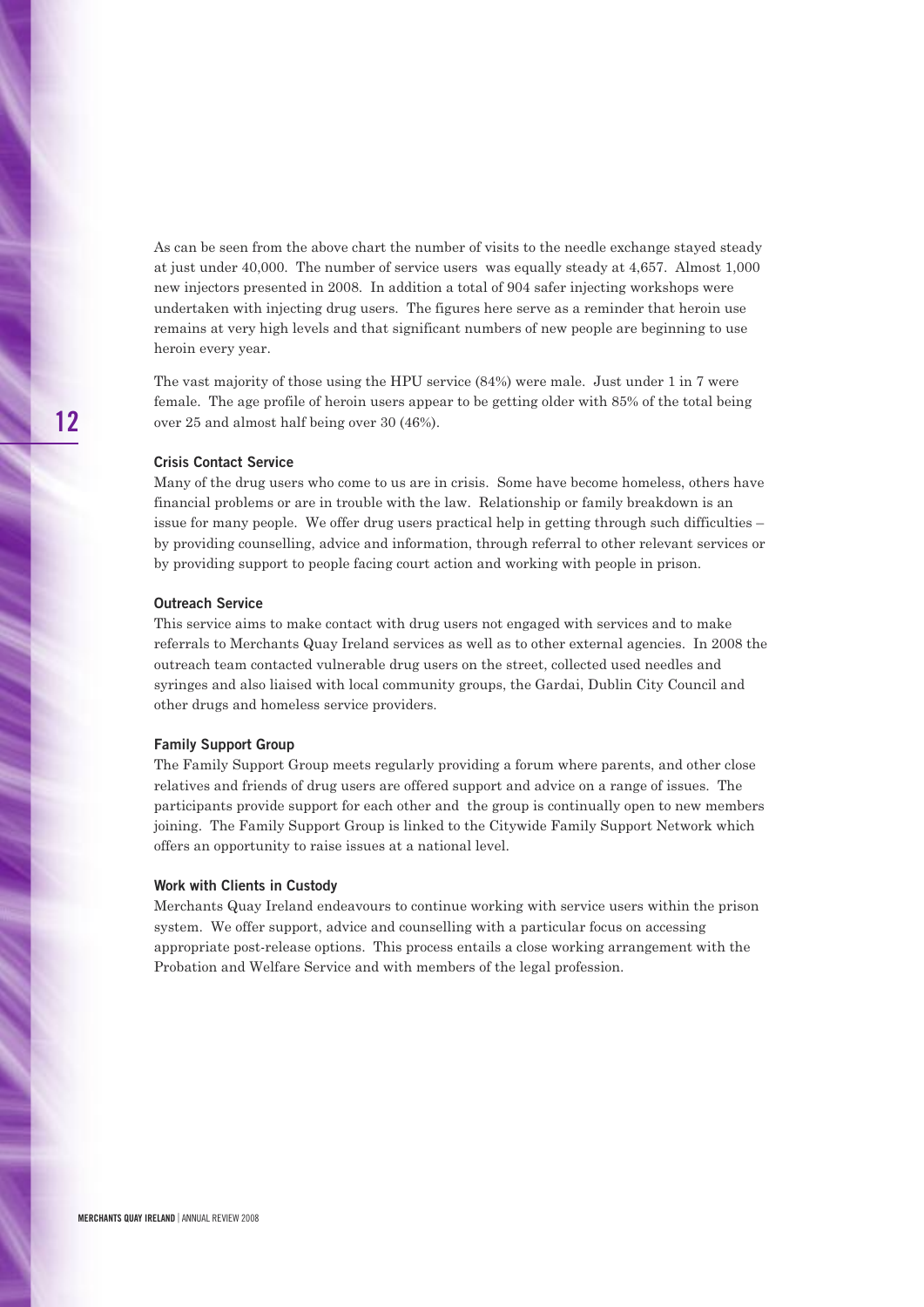# **Promoting Positive Change**

Progression Pathways Programmes

THESE SERVICES OFFER THE FIRST STEPS AWAY FROM CRISIS DRUG USE AND TOWARDS STABILITY. THEY ARE AIMED AT PEOPLE WHO ARE CURRENTLY USING STREET DRUGS, OR THOSE RECENTLY ENGAGED IN TREATMENT AND SEEKING MORE STABILITY AND STRUCTURE IN THEIR LIVES.

### **❯** Services include:

### **Stabilization Services**

**■** *Methadone Prescribing Treatment and Support:*

Methadone substitution therapy helps people to break their links with illegal and highrisk drug use. There were 20 service users on this programme in 2008.

■ *Into Education and Employment* offering therapeutic groups, life skills training, personal development work and pre-employment training to help drug users reintegrate into society. Links with the City of Dublin VEC allow us to include a strong educational component for this programme, which is of considerable importance in addressing the educational disadvantage experienced by so many of our service users. There were 12 participants on this year long programme in 2008.

#### **Settlement Service**

The Settlement Service is delivered to those seeking to move away from being homeless and we actively seek to include those who have a history of drug and alcohol problems. We work with homeless people from a variety of settings - rough sleeping, hostels, B&B's, short-term arrangements with friends/families and transitional and supported accommodation. We have a dedicated settlement service targeted at those using our residential drug treatment services, where a high proportion of participants have effectively no home to return to on completing the programme.

We use assessment interviews, individual support plans, one-to-one key working sessions, group support, personal development and life skills training, advocacy and pre and post settlement support to assist our service users to find, access, and sustain long-term appropriate accommodation. We have a dedicated Settlement Worker for our Residential Drug Treatment Services who works to ensure that homeless persons becoming drug free in those services are able to secure appropriate long term housing.

During the settlement process the main issues being addressed with service users are accessing interim and long term accommodation, family relationships, money management, counselling, legal matters, and employment.

In 2008 the Settlement Team (including our High Park Settlement Worker) carried out 86 assessments, and provided support to 96 persons working with an average of 34 service users each month.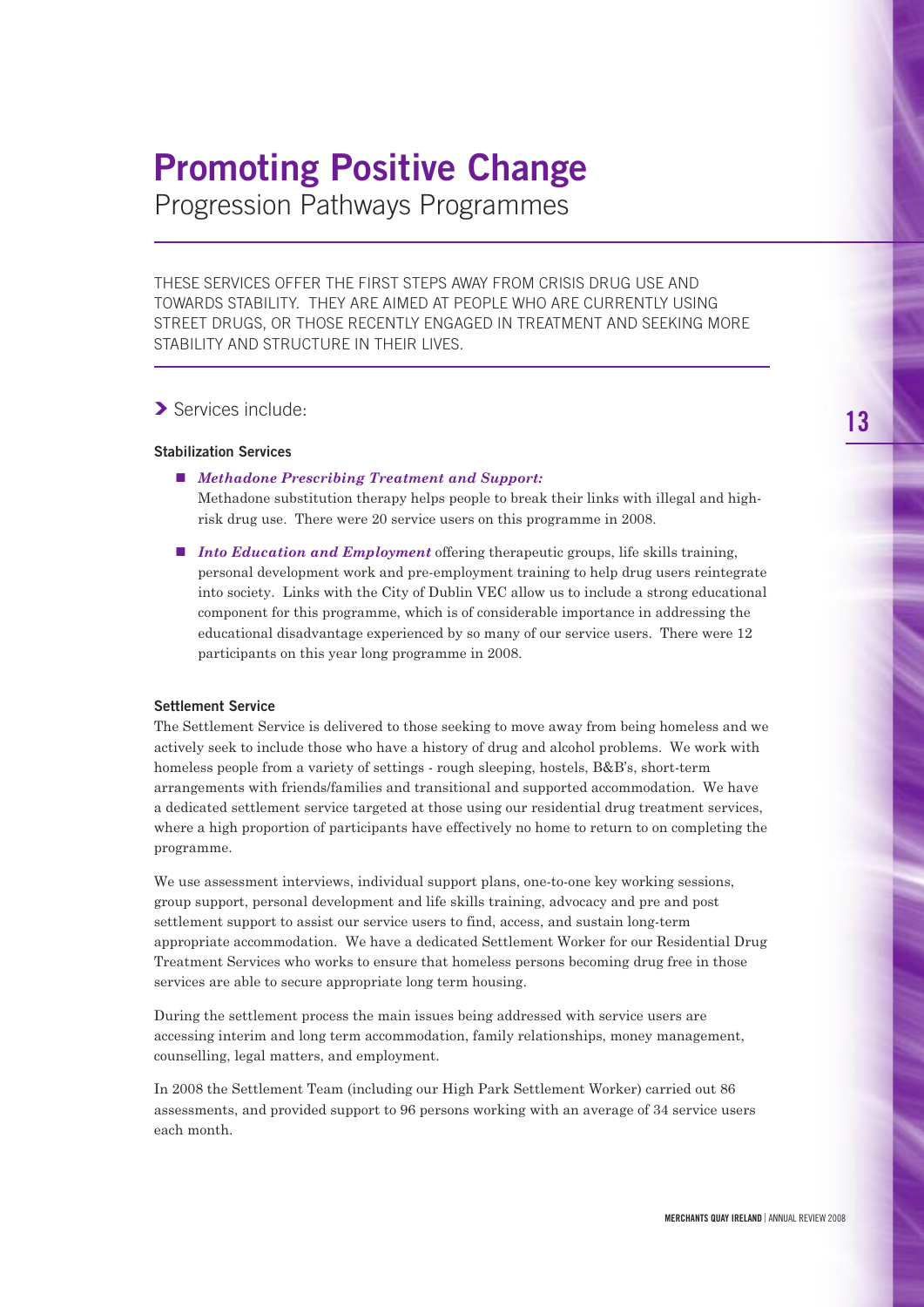In addition, we also saw increased use of services such as money advice services and counselling, improved relationships with family members and friends and a return to employment, education or vocational training.

#### **The Integration Programme**

This innovative programme offers transitional accommodation to drug users who find themselves homeless after completing residential drug treatment. The programme aims at assisting the integration of former drug users into mainstream society by providing opportunities for those who had drug or alcohol problems to participate in group and one-to-one therapeutic sessions and activities.

These service users have transitional accommodation in a house in the Dublin suburbs or Athlone for a period of up to six months. Residents are offered one-to-one support, an aftercare group and a weekly community night with staff. Service users' settlement needs are addressed from the start of their stay. All service users are also offered one-to-one counselling and support during their stay.

There were nine individual clients residing in our house in Ballymount in 2008. Of these six moved on successfully to longer term accommodation. Two persons relapsed however both are still linking in with services. One remained in the house into 2009. Our drug free aftercare group worked with an average of 6-8 people each week. In Athlone there were 6 residents in the house in the course of the year, 5 of these moved onto independent accommodation, with three taking up further education and two taking up employment. One relapsed and has now reengaged in treatment.

#### **Training and Work Programmes**

■ *FAS* – *Community Employment Services:* MQI works in partnership with FAS to provide hands on training for prospective drugs workers, clients and post-treatment service users. This is done through a number of Community Employment (CE) projects based in our services. CE projects provide participants with skills that enable them to access permanent employment. In many cases our CE projects have often provided service users with their first experience of paid employment.

In 2008 a total of 124 persons participated in CE programmes at Merchants Quay Ireland. A total of 53 completed their FAS placement at Merchants Quay in 2008 and of these 17 (28%) secured permanent employment and 2 (4%) moved into full time further education. In addition 20 (38%) completed a MQI residential or community based drugs intervention programme as part of their CE project.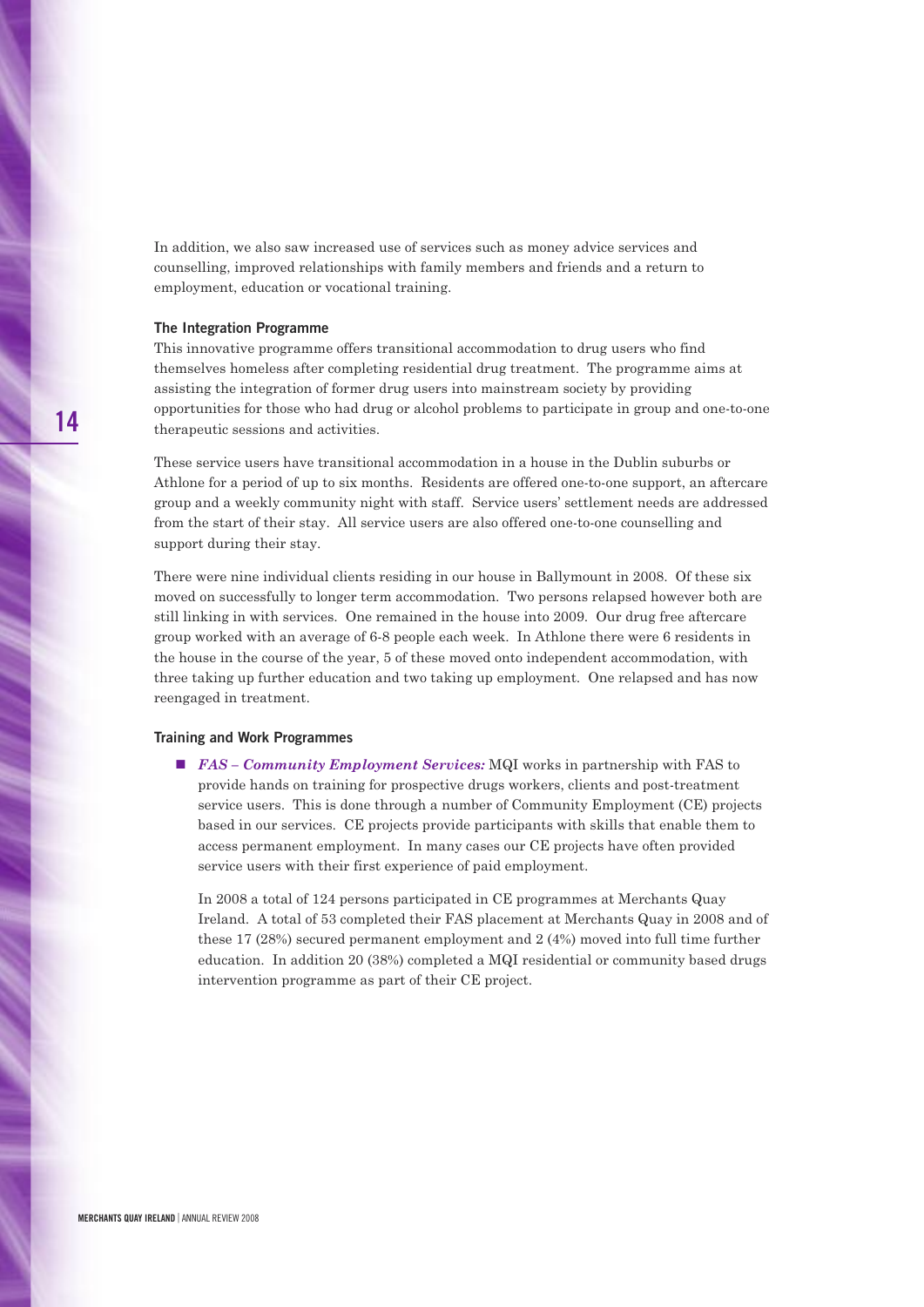### **❯ Midlands Family Support and Community Harm Reduction Service**

In recent years heroin use has become a major issue in many towns and cities across Ireland that were previously untouched by this problem. In light of this, Merchants Quay Ireland, with support and funding from the Midlands Regional Drugs Task Force is now providing much needed services in the four Midlands counties of Laois, Longford, Offaly and Westmeath.

The MQI Family Support and Community Harm Reduction Team was established late in 2008 and provides dedicated outreach services for individuals actively using drugs and Family Support Services focussed on the needs of the families of active drug users.

The team, which consists of two Family Support Workers and two Outreach Workers, has two key functions:

#### **1. Provison of Family Support Services**

Family support is seen as increasingly important in the areas of drug treatment and prevention. This involves the provision of services and interventions that support families impacted by drug use. Such services include counselling, guidance and advice.

The Family Support Service assists families to:

- **▶** Deal with the trauma associated with discovering their loved one is involved in drug use.
- **❯** Work with vulnerable families in the area of drugs prevention.
- **▶ Act as a reliable source of information and advice on drug use and related issues.**
- $\blacktriangleright$  Deal with the reaction of neighbours and others to this fact.
- $\sum$  Overcome self blaming responses.
- Create positive coping strategies that will help parent and thus the drug user.
- $\blacktriangleright$  Make positive decisions.
- $\blacktriangleright$  Build their capacity to respond.
- **❯** Set rules of behaviour for those living in their house.
- **❯** Challenge views that they caused it, can control it, or can cure it.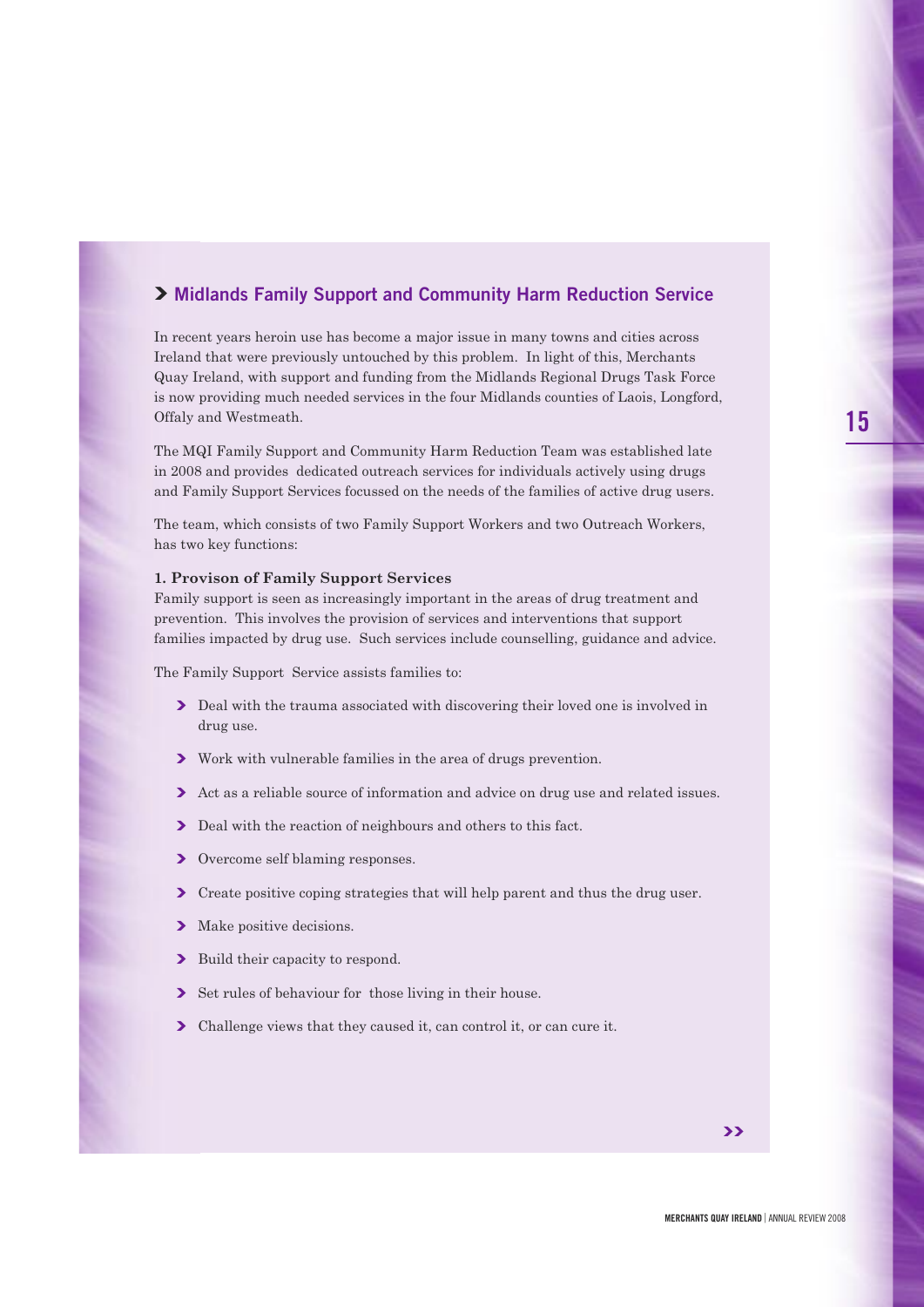We also provide one-to-one support by appointment for parents and other close relatives seeking advice and support. We work to proactively link people with other support or treatment services that may be relevant to their needs.

#### **2. Provision of Community Harm Reduction Services**

We are aware that most local people and organisations are very concerned about the level of public and community harm associated with drug use in their communities. They are also very worried about the risks that drug users may expose themselves to.

#### **Aims**

The aims of this service are as follows:

- **▶** To act as a resource for community groups in the target areas in their efforts to minimise the impact of problem drug use on their communities.
- ▶ To reduce the level of individual and community harm experienced in local communities as a result of drug use in the target areas.
- ▶ To reduce the associated level of public health risk experienced in the designated areas.
- ▶ To provide harm reduction and crisis support services to local drug users in places and at times where such services are unavailable.
- **▶ To ensure that problems associated with drug use are minimised.**
- **▶ Promote a partnership model between Residents Associations, Estate** Management Committees, Community Policing services and Midlands Outreach Service in tackling the drugs issue at local level.

By the end of the year our Family Support Service was providing services to 26 families across the four counties and our harm reduction service was working with 43 drug users between Athlone and Portlaoise. **■**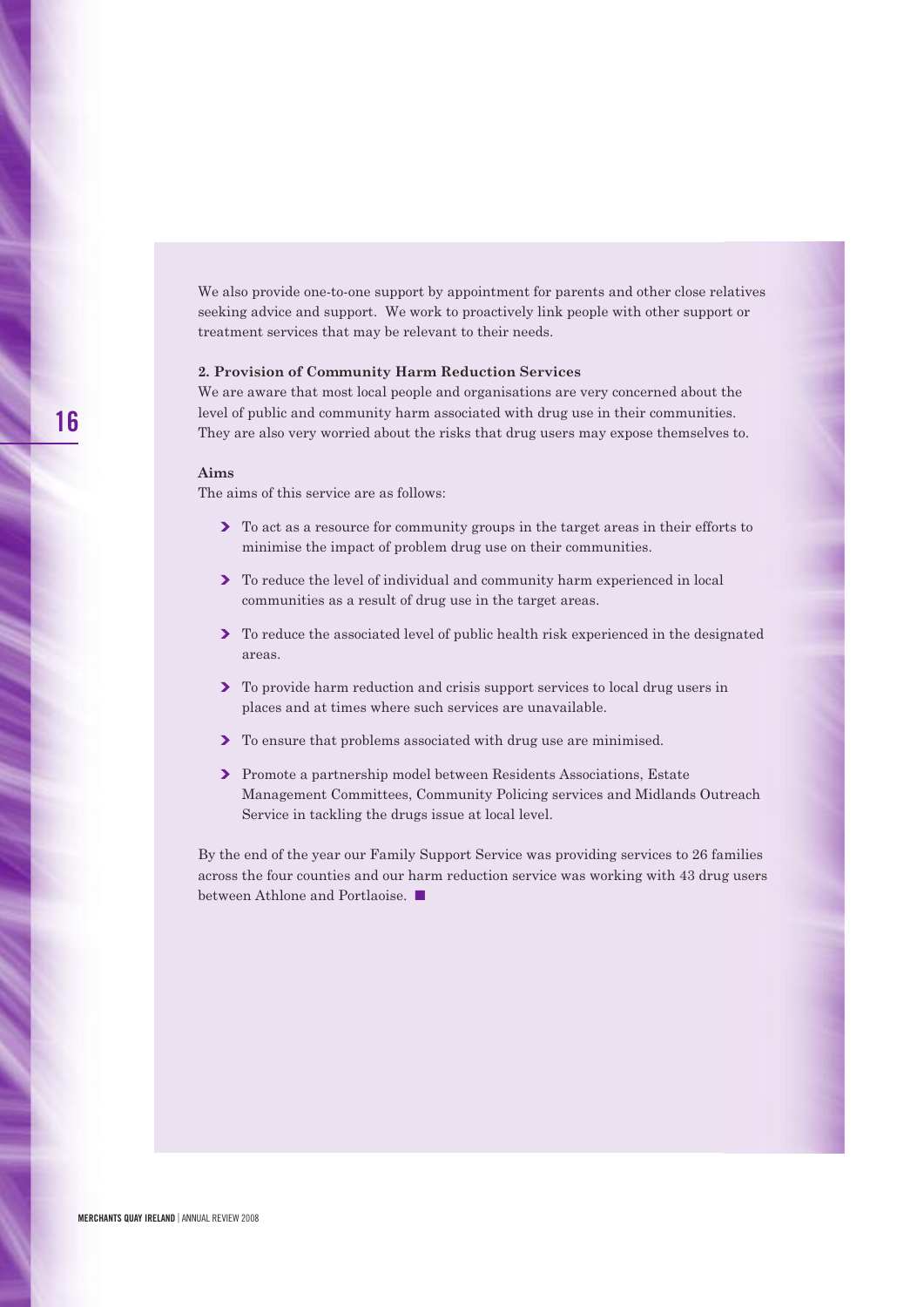### **❯ National Prison Based Addiction Counselling Service**

#### **Overview of Services**

In 2007 Merchants Quay Ireland, in co-operation with the Irish Prison Service and its partners, began rolling out a new national counselling service for prisoners with drugs and alcohol problems. In 2008 we completed the roll out of the service to 13 Prisons in all parts of the country. The service offers structured assessments and evidence-based counselling interventions with clearly defined treatment plans and goals. This occurs within the context of care planning within multidisciplinary teams.

Counselling is available to prisoners who have a history of drug use including opiates, cocaine, ecstasy, amphetamines, LSD, anxiolitics, hypnotics, alcohol, cannabis and other illicit and licit drugs.

#### **Aims and Objectives**

- $\triangleright$  Assisting prisoners to achieving and maintaining abstinence from alcohol or other drugs of abuse.
- ▶ To reduce the amount and frequency of drug use via harm reduction strategies.
- $\triangleright$  Motivating prisoners to seek detoxification or inpatient treatment; supporting stabilisation/abstinence orientated models of working i.e. group-work, peer support & mentoring.
- **❯** Via the counselling relationship to seek to resolve or reduce problems and improve physical, emotional, social, family, interpersonal, occupational, academic, spiritual, financial, and legal functioning.
- **▶ To work towards positive lifestyle change.**
- $\sum$  Assisting prisoners in relapse prevention, coping skills and problem solving empowerment.
- **▶** To refer prisoners where appropriate i.e. case management, medical, social, vocational, economic needs and to work within a multi disciplinary context, information sharing and shared care.
- ▶ To deliver case management, links to the community and positive pre release planning.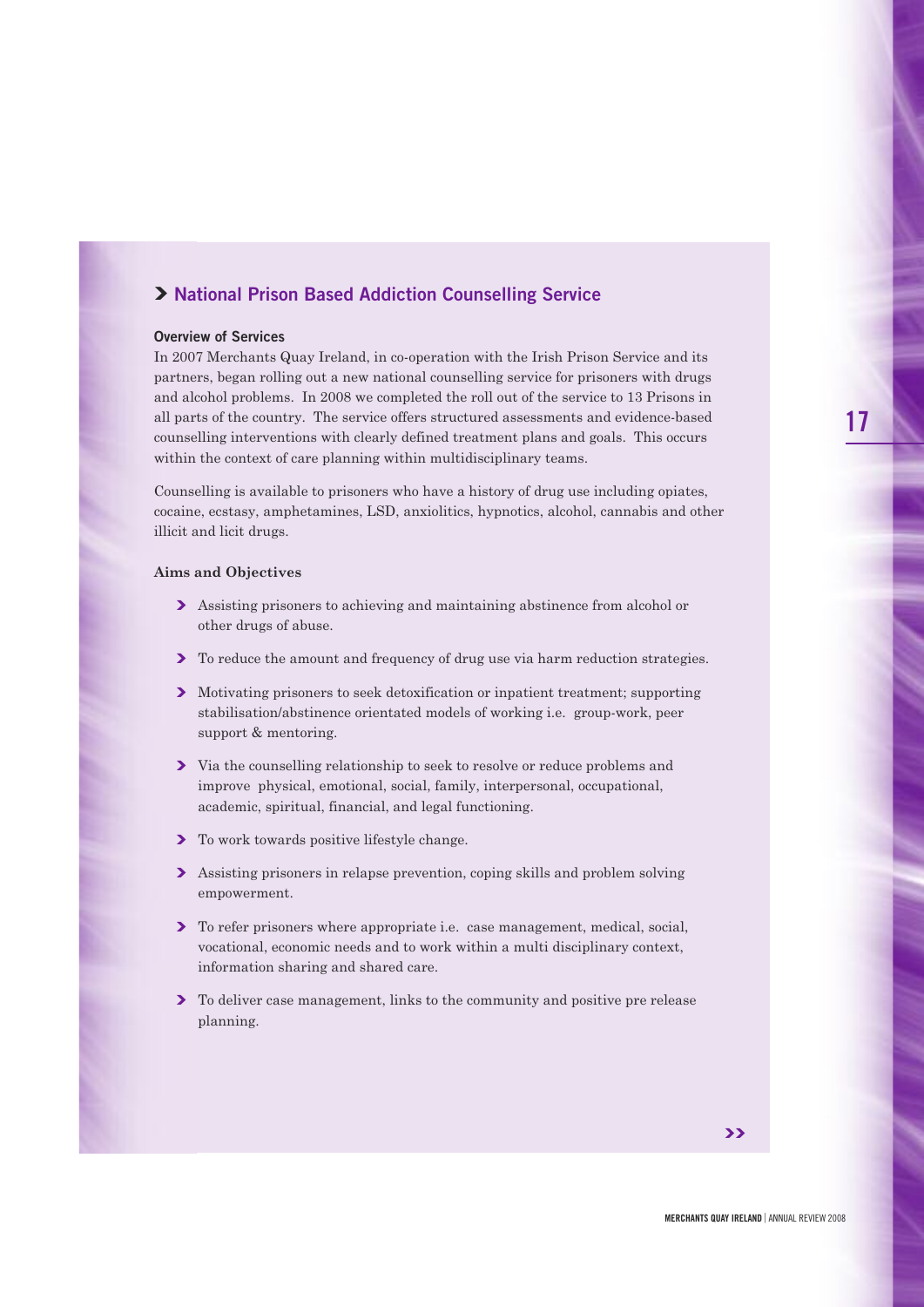#### **The services offered include:**

- **■** Brief interventions.
- **■** Motivational Interviewing and Motivational Enhancement therapy.
- 12-step facilitation programme.
- Relapse Prevention.
- Cognitive–behavioural therapy which would also include problem solving approaches, development of alternative coping strategies, anxiety and stress management and anger management.
- Harm Reduction Approaches.

#### **Outcomes**

By the end of the year we had achieved our target of providing in excess of 1,000 counselling hours in the prisons each month working with a total of 440 prisoners. **■**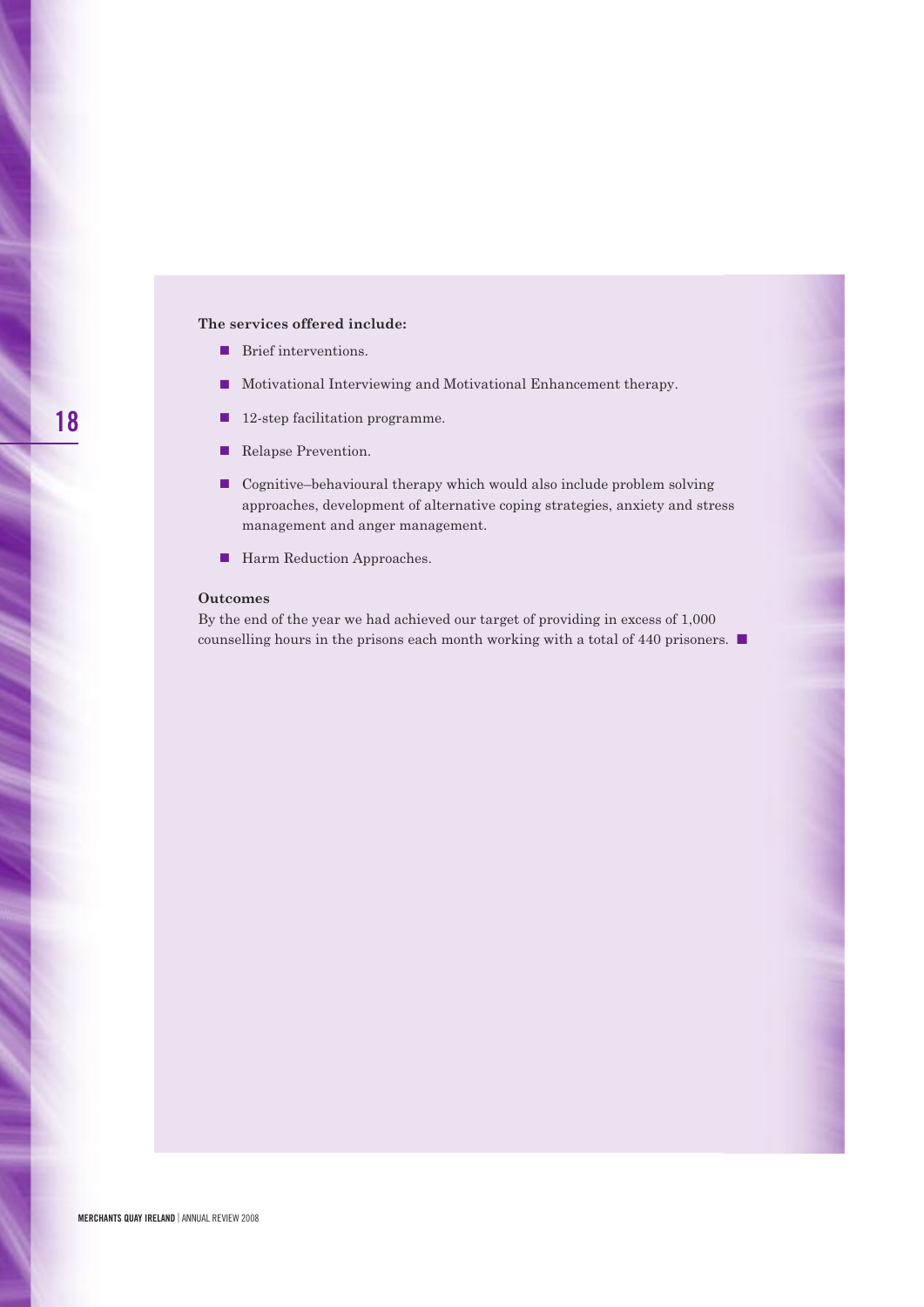# **'The faces of 2008'**



**Clockwise from Top-left.** Deloitte's team of eager volunteers after a day redecorating MQI Chapelizod. Computer skills training session on our Day Programme. Vincent Browne, Minister John Curran and Joe Kealy (ESB) on the Drugs in the Workplace discussion panel. Math Skills, one of our most popular classes on our Day Programme. Tony Geoghegan and Minister for State, John Curran TD.

**19**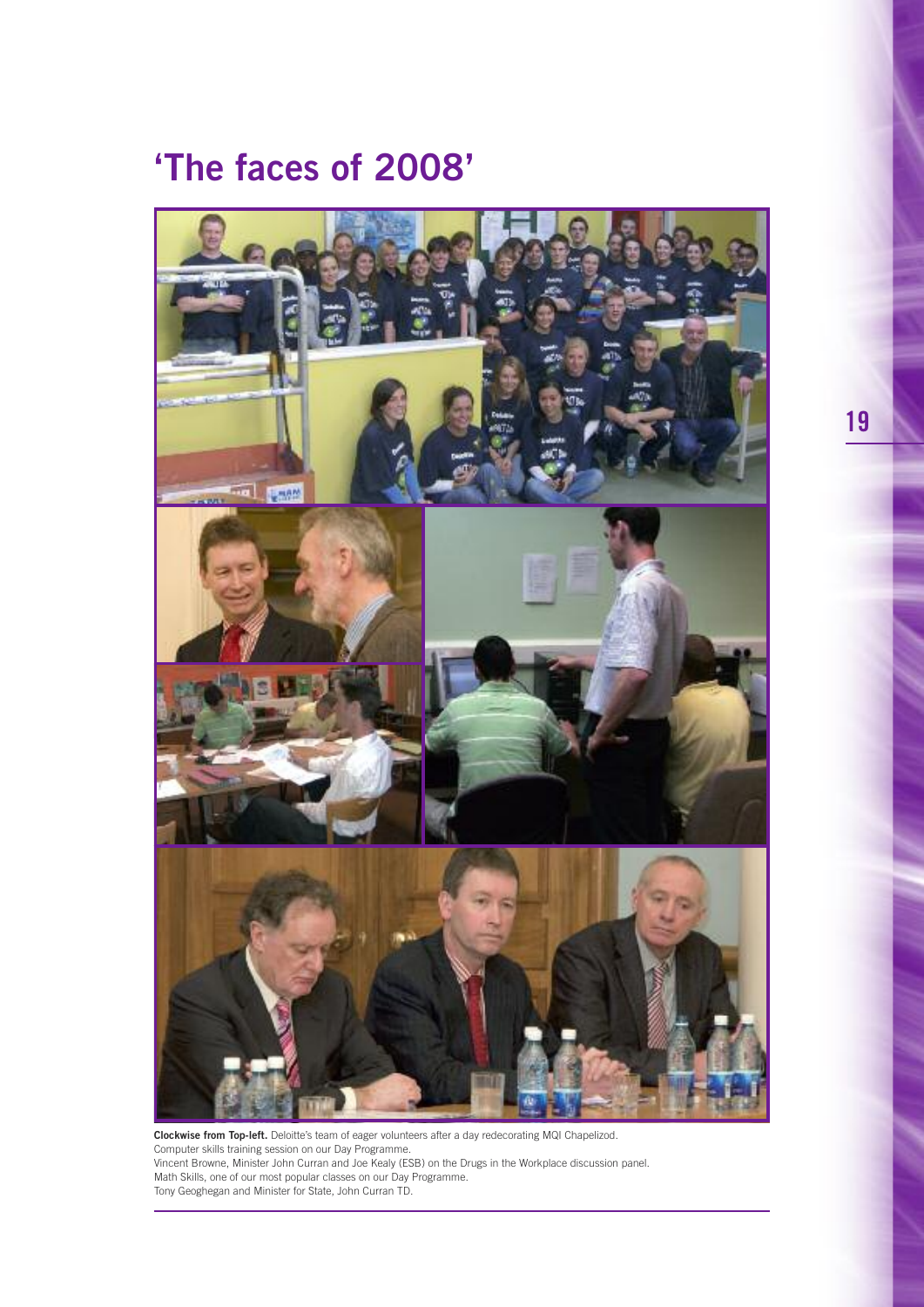### **❯** Drug Free Treatment Services

Our Drug Free Treatment Services aim at providing easily accessible treatment for drug users who wish to become drug free. Service users can be self referred or may be referred from a wide variety of agencies across the country.

#### **High Park Residential Programme**

This is a 17 week fully residential programme designed to help participants to become and remain drug free. The programme is a low threshold programme that seeks to attract service users who might not otherwise engage in drug free treatment such as homeless drug users and female drug users. The emphasis is on assisting service users to gain insight into the issues which underpin their drug use and developing realistic measures to prevent relapse. The High Park programme offers individual care plans which, where necessary incorporate in-house detoxification in partnership with community GPs, individual counselling, group therapy, educational groups, work assignments and recreational activities.

In 2008 there were 59 admissions to the High Park programme an increase of 14% on 2007. Over two thirds (68%) were male and 32% were female (high by international standards). The proportion of homeless persons accessing the service was 9% higher than in 2007 at 47%. A total of 18 persons were admitted for detoxification in 2008 and 14 of these (78%) successfully completed the detoxification.

Our Residential Settlement Worker continues to offer settlement support to homeless residents of High Park and St. Francis Farm. This programme has been very successful.

One of the most striking trends to emerge was the surprisingly large number of service users coming from outside Dublin. Overall more than 40% of clients come from outside Dublin City and County. This reflects the spread of opiate use outside its traditional base in Dublin and a consequent demand for drug treatment in the regions. It is interesting to note that the average length of stay was much greater for clients coming from outside Dublin. Given the strong correlation between length of stay and therapeutic outcome this may indicate that services are best to extend their catchment areas well beyond local area boundaries.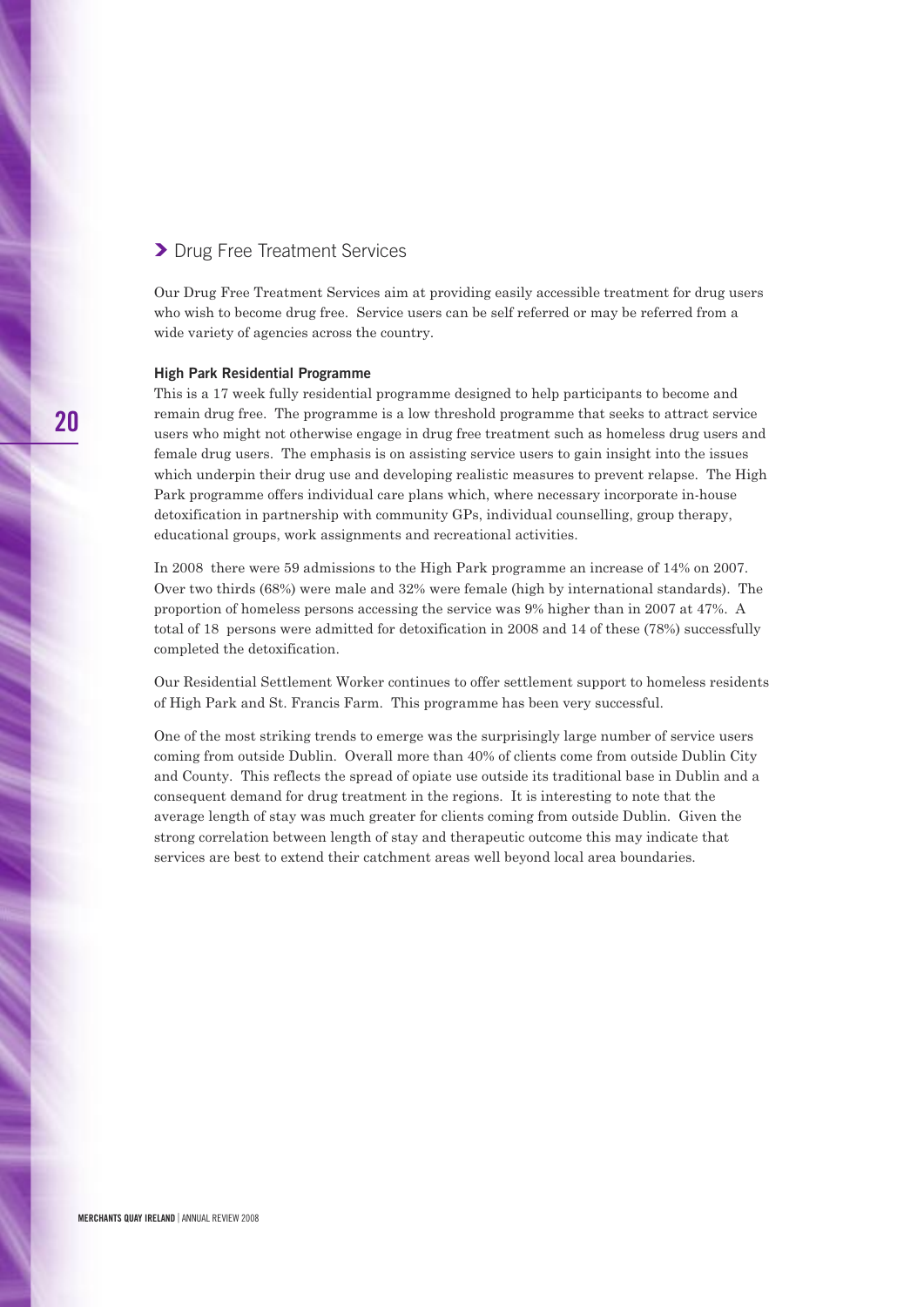#### **St. Francis Farm**

This is a therapeutic facility which offers a long-term programme of six months duration for people with a history of problematic drug use. We provide a safe drug free environment where service users can adjust to life without drugs and make positive choices about their future. We also afford service users the opportunity to explore the reasons for their drug use and to learn more effective coping mechanisms. We provide former drug users with access to training and education with support from FAS as a means to gaining employment and we enable service users to develop their individual, social and interpersonal skills.

The programme covers areas of relapse prevention, one to one counselling, group therapy, self esteem seminars, assertiveness training, anger management, farm training, literacy skills, and computer skills training (ECDL). Service users also receive training in Emergency First Aid and in life skills and budgeting. In addition service users are offered the opportunity to participate in Yoga classes and reflexology and fortnightly spirituality workshops.

What makes St. Francis Farm unique is the fact that our programme is situated in a working farm environment. Service users gain work experience in animal care, vegetable production, and in general farming. The food produced at the farm is used to supply the kitchens in our various centres, feeding up to three hundred people every day.

The St. Francis Farm programme had 29 participants in 2008, with just 4 women and 25 men. Average occupancy was 81%, during the course of the year. 38% of clients were from the South east. Fourteen residents moved on, with support from the staff team, after completing individual care plans of 3 to 6 months duration. A further 11 left after completing less than 3 months at the Farm. In 2008, nine residents remained with plans to complete programme.

2008 also saw the commencement of the much delayed building extension programme at St. Francis Farm. Capital funding for this project came through the Department of Environment Capital Assistance Programme. When completed the St. Francis Farm programme will be in a position to provide services for 28 clients at any one time, comapared to just 10 currently. In the current environment our greatest challenge will be securing funding to meet the running costs of the expanded services and this will be a major focus of attention in 2009.

#### **Aftercare Support**

The Aftercare Support for clients is available from facilities in the Parish Centre in Carlow provided by St. Francis Farm Staff. In addition clients from Dublin are able to avail of our Dublin based aftercare services.

We also ran a fortnightly support group in the evening which was well attended over the course of the year and the team provided addiction support to residents in the hostel for homeless persons in Carlow.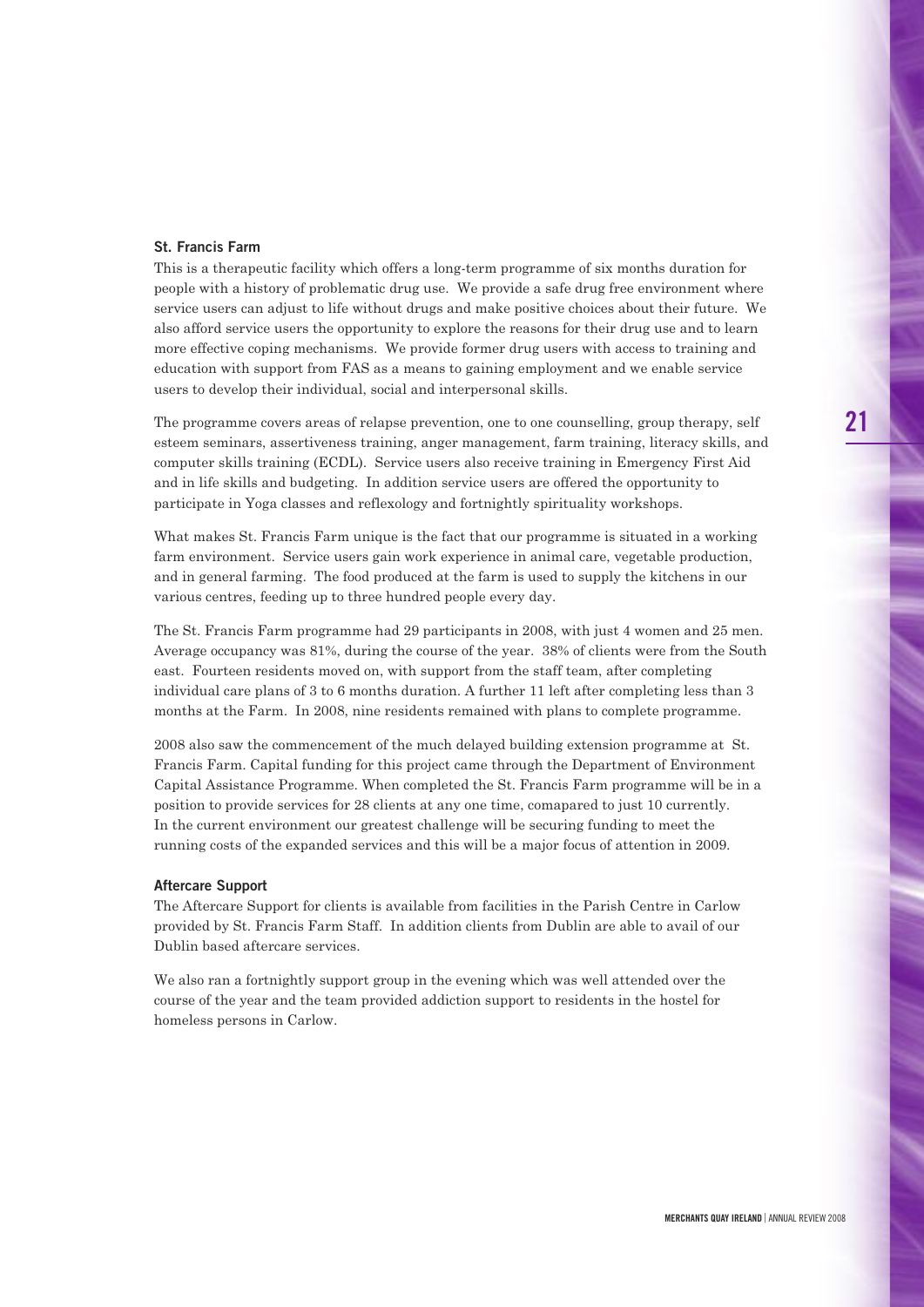# **'Work, Rest and Play'**



**Clockwise from Top-left.** Renovation on St. Francis Farm will increase our bed capacity and is due to finish in late 2009. Physical Fitness Training in the gym at High Park Residential Rehabilitation. The woodwork skills training workshop at St. Francis Farm. All residents participate in farm work as part of the programme at St. Francis Farm. Bord Gais brings Christmas cheer to our homeless center every year.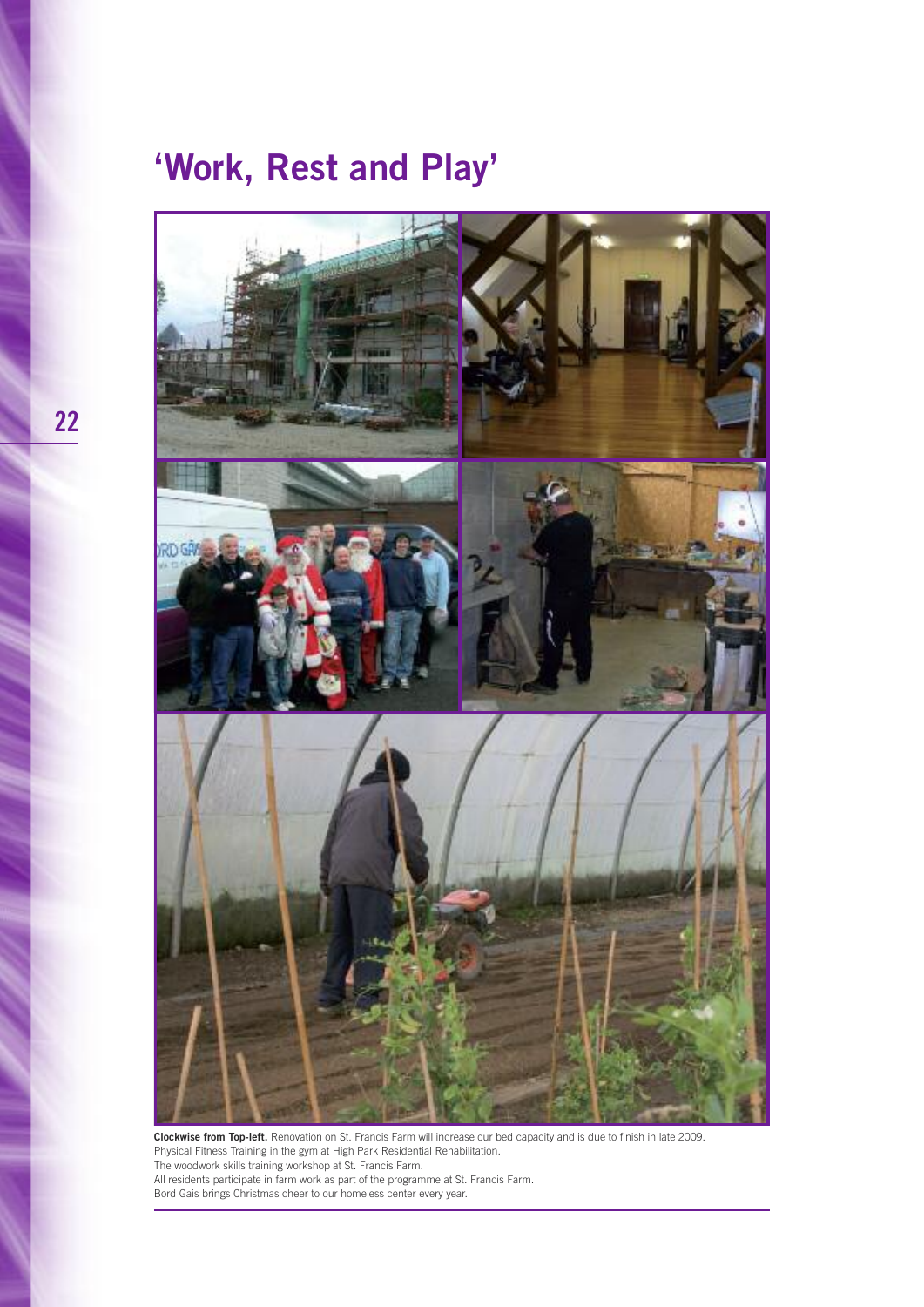# **Towards a Fairer Society**

Training, Research and Social Policy

#### **Training**

In 2008 a total of 815 persons participated in Merchants Quay Ireland's various training courses. The courses offered included the following;

- Project Worker Training Programme.
- Drugs Awareness Training Programme.
- Information and Communications Technology.
- Management Development Programme.
- Volunteering Induction Training.
- MQI/University College Dublin: Certificate in Drugs Counselling Theory and Intervention Skills.
- MQI/University College Dublin: Diploma in Drugs Counselling Theory and Intervention Skills.

#### **Research**

The MQI Research Team completed a number of projects in 2008 including:

#### **■** *Older People's Experience of Housing and Exclusion*

Merchants Quay Ireland was commissioned by the National Council on Aging and Older People to undertake a piece of research aimed at providing a demographic profile of older people experiencing all kinds of housing exclusion in Ireland. This study explored the experience, perceptions of housing circumstances and preferences of older people experiencing all forms of housing exclusion. The study identified implications for policy, service planning and delivery in terms of meeting the needs of this group and of prevention.

#### **■** *Migration and Homelessness*

Following on from our 2007 study *An Assessment of the Numbers and Profile of EU10 Nationals using Homeless Services in Dublin* MQI was commissioned by the Homeless Agency to undertake a study on the wider issue of migration and homelessness. The main objectives of this project were:

(a) to examine the evidence on what the impact of the Habitual Residency Condition (HRC) will mean for service provision

(b) to investigate future implications in terms of the development of services so that they are culturally and socially capable to meet the current and emerging needs

(c) to explore the broader context of migrants' experiences, especially given the current economic climate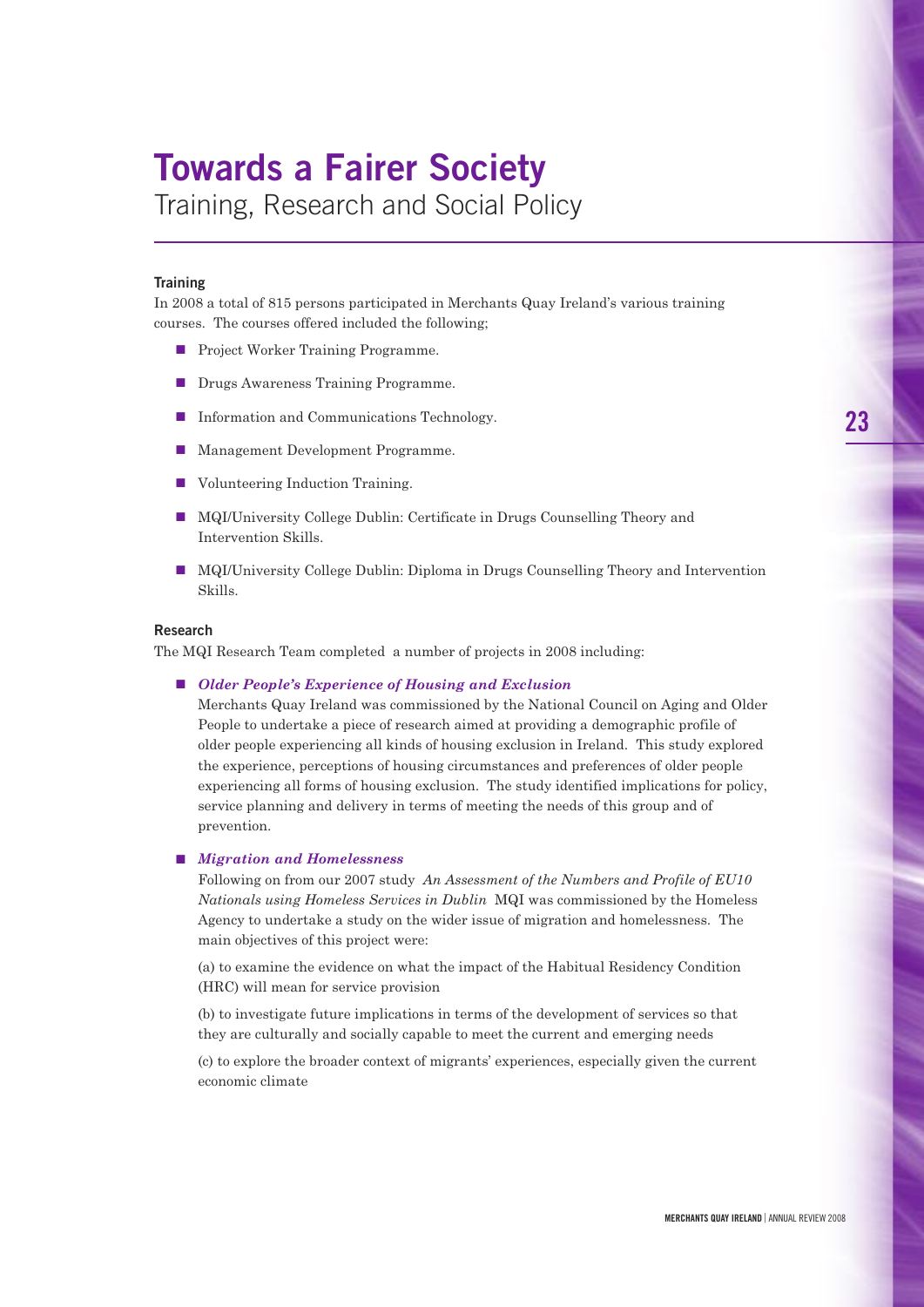The study found that the HRC continues to act as a significant barrier to accessing social protection in Ireland including access to homeless accommodation services. In addition it was found that segregation between migrants and Irish nationals occurs both in the access routes to homeless accommodation services and within homeless accommodations services themselves. The report identified the particularly vulnerable situation of non Irish nationals who find themselves homeless and identifies a need for measures to address language and cultural barriers across the range of services available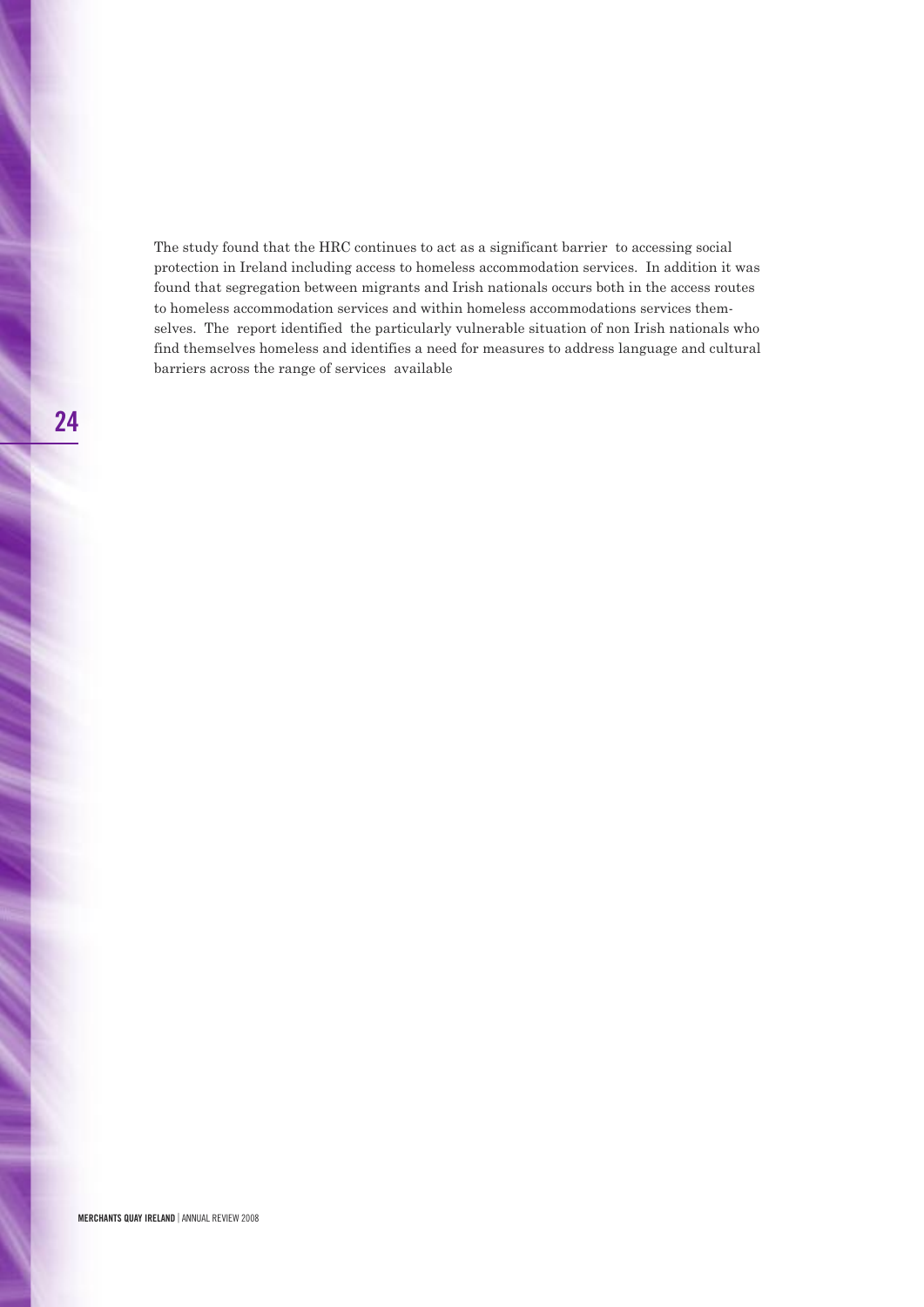# **Financal Report**

#### **Finance**

2008 was a difficult year for Funding and in order to better position itself, MQI has scaled back or eliminated non direct client service costs. As a result MQI is now a leaner entity providing better value for money with a minimum of 88c in each Euro donated going to client services.

Income for 2008 was up  $\epsilon$ 755k due mainly to the provision of Prison Counselling services and Family Support/Harm Reduction in conjunction with the Irish Prison Service and Midlands Regional Drug Task Force respectively.

In 2008 we began to feel the first effects of the current recession. While income and expenditure both increased compared to 2007 this was entirely related to the delivery of new services in the Prisons and in the Midlands region. Funding for existing services was frozen or reduced in a number of instances. However we were able to undertake a cost containment programme during the course of the year, with the much valued support and cooperation of staff in all areas and as a result ended the year with a very small surplus in the region of 1%.

It is critical that MQI build up sufficient unrestricted reserves in order to ensure sustainability (per SORP 2005). At Dec 2008 MQI has a negligible reserve balance, a major part of the finance strategy over the coming 3 years is to rectify this position.

2008 saw the implementation of the Finance and Audit sub committee in order to increase the visibility and accountability and to ensure that standards within MQI Finance are best in class.



**Figure 4.** 2008 Where the money was spent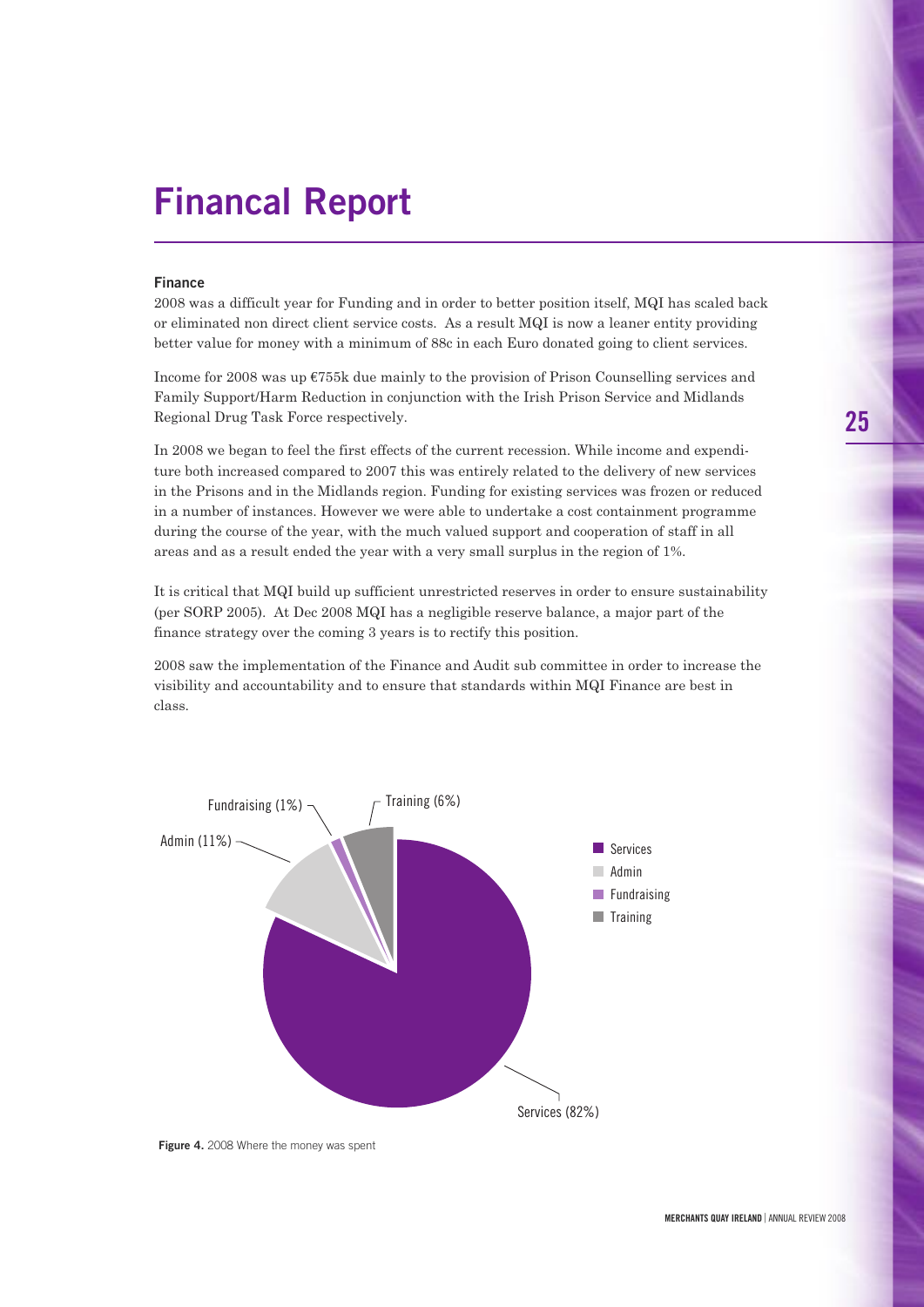In order to streamline the audit process PricewaterhouseCoopers (PwC) were appointed as auditors for both MQI companies. PwC are a leader in the field of accounting and audit and signing up with PwC is indicative of MQI's goal to achieve highest standards in Finance.

Financial Information systems were put in place in 2008 to ensure that value for money is at the core of MQI's delivery of services. Increased use of technology to streamline financial operations were implemented to ensure that relevant, timely & accurate financial information is delivered to all stakeholders in MQI.

In 2008 MQI received €653k (9% of running costs) from fundraising. The support of those who donate to MQI is vital in delivering services to the poorest and most marginalised in our society.

The outlook for 2009 is for another difficult year with further cut backs in State funding projected. This will further necessitate optimising cost efficiencies and increasing donation revenues. MQI is committed to continuous improvement in how funds are spent and to maximizing the value for these funds.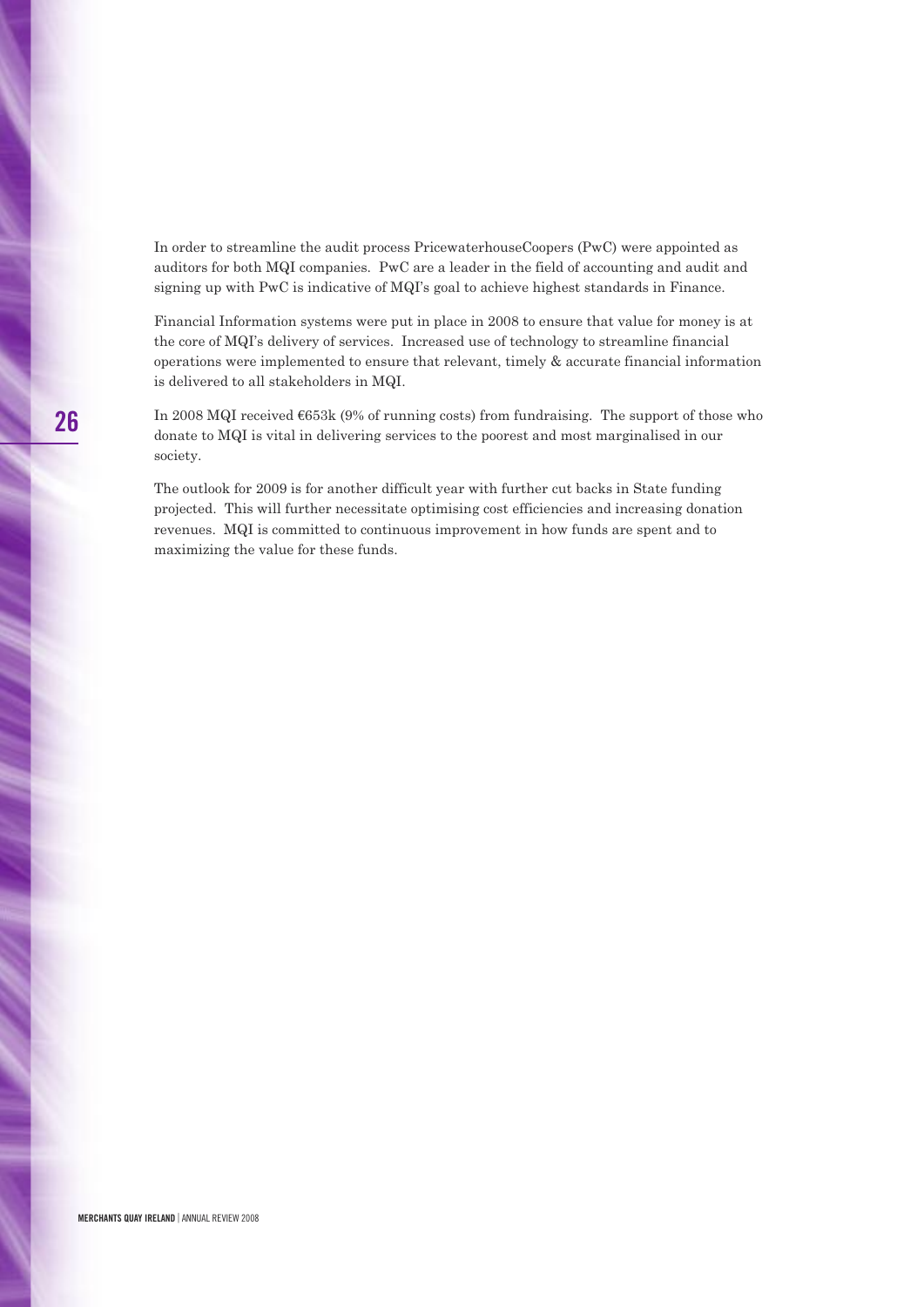# **Accounts**

### **Income and Expenditure Account for MQI for the year ended Dec 31st 2008**

|                                                | <b>Total</b><br>2007 | <b>Total</b><br>2008 | <b>Difference</b> |
|------------------------------------------------|----------------------|----------------------|-------------------|
| Income                                         | 6,223,168            | 6.978.716            | 755,854           |
| Expenditure                                    | $-6,373,076$         | $-6,907,819$         | $-534,743$        |
| Surplus (Deficit) for the year before interest | $-149,908$           | 70,896               | 220,806           |
| Interest received                              | $\overline{0}$       | 8,230                | 8,230             |
| Surplus (Deficit) for the year                 | $-149,908$           | 79,128               | 229,036           |
| Accumulated surplus at 1 January 2008          | 124,501              | $-25,407$            | $-149,908$        |
| Accumulated surplus at 31 December 2008        | $-25,407$            | 53,721               | 79,128            |

### **Merchants Quay Project Ltd. Balance Sheet as at 31 December 2008**

|                                                          | €          | 2008<br>€  | 2007<br>€    | €          |
|----------------------------------------------------------|------------|------------|--------------|------------|
| <b>Fixed Assets</b>                                      |            |            |              |            |
| Tangible Assets                                          |            | 135,104    |              | 123,545    |
| <b>Current Assets</b>                                    |            |            |              |            |
| Debtors                                                  | 564,258    |            | 826,210      |            |
| Cash at bank and in hand                                 | 319,109    |            | 1,525,078    |            |
|                                                          | 883,367    |            | 2,351,288    |            |
| Creditors (amounts falling due within one year)          | $-799,848$ |            | $-2,376,996$ |            |
| Net Current Assets                                       |            | 83,250     |              | $-25,708$  |
| Total assets less current liabilities                    |            | 218,624    |              | 97,837     |
| Creditors (amounts falling due after more than one year) |            | $-156,285$ |              | $-101,121$ |
| Net (liabilities)/assets                                 |            | 62,339     |              | $-3,284$   |
| Represented by: accumulated (deficit)/surplus            |            | 62,339     |              | $-3,284$   |
|                                                          |            | 62,339     |              | $-3,284$   |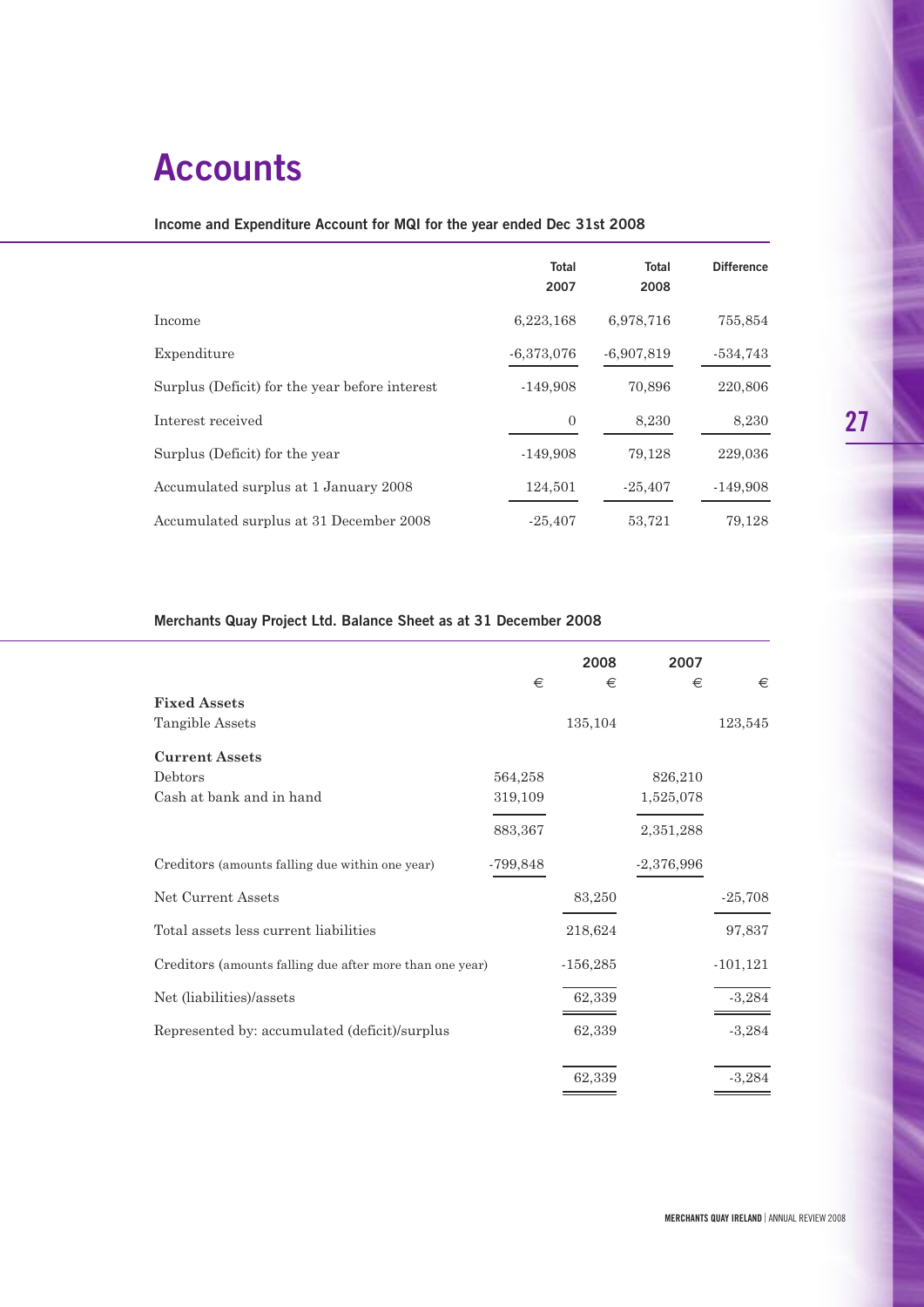### **Franciscan Social Justice Initiative Ltd. Balance Sheet as at 31 December 2008**

|                                                 |            | 2008       | 2007       |            |
|-------------------------------------------------|------------|------------|------------|------------|
| <b>Fixed Assets</b>                             | €          | €          | €          | €          |
| Tangible Assets                                 |            | 150,074    |            | 208,603    |
| <b>Current Assets</b>                           |            |            |            |            |
| Debtors                                         | 24,151     |            |            |            |
| Cash at bank and in hand                        | 228,273    |            | 206,014    |            |
|                                                 | 252,424    |            | 206,014    |            |
| Creditors (amounts falling due within one year) | $-268,989$ |            | $-245,992$ |            |
| Net Current Assets                              |            | $-16,565$  |            | $-39,978$  |
| Total assets less current liabilities           |            | 133,509    |            | 168,625    |
| Deferred Grants (Capital Grants)                |            | $-142,129$ |            | $-190,748$ |
| Deferred Grants (Revenue Grants)                |            | 1          |            |            |
| Deficiency of Assets                            |            | $-8,619$   |            | $-22.123$  |
| <b>Capital and reserves</b>                     |            |            |            |            |
| Income and expenditure account                  |            | $-8,619$   |            | $-22,123$  |
| Total reserves                                  |            | $-8,619$   |            | $-22,123$  |